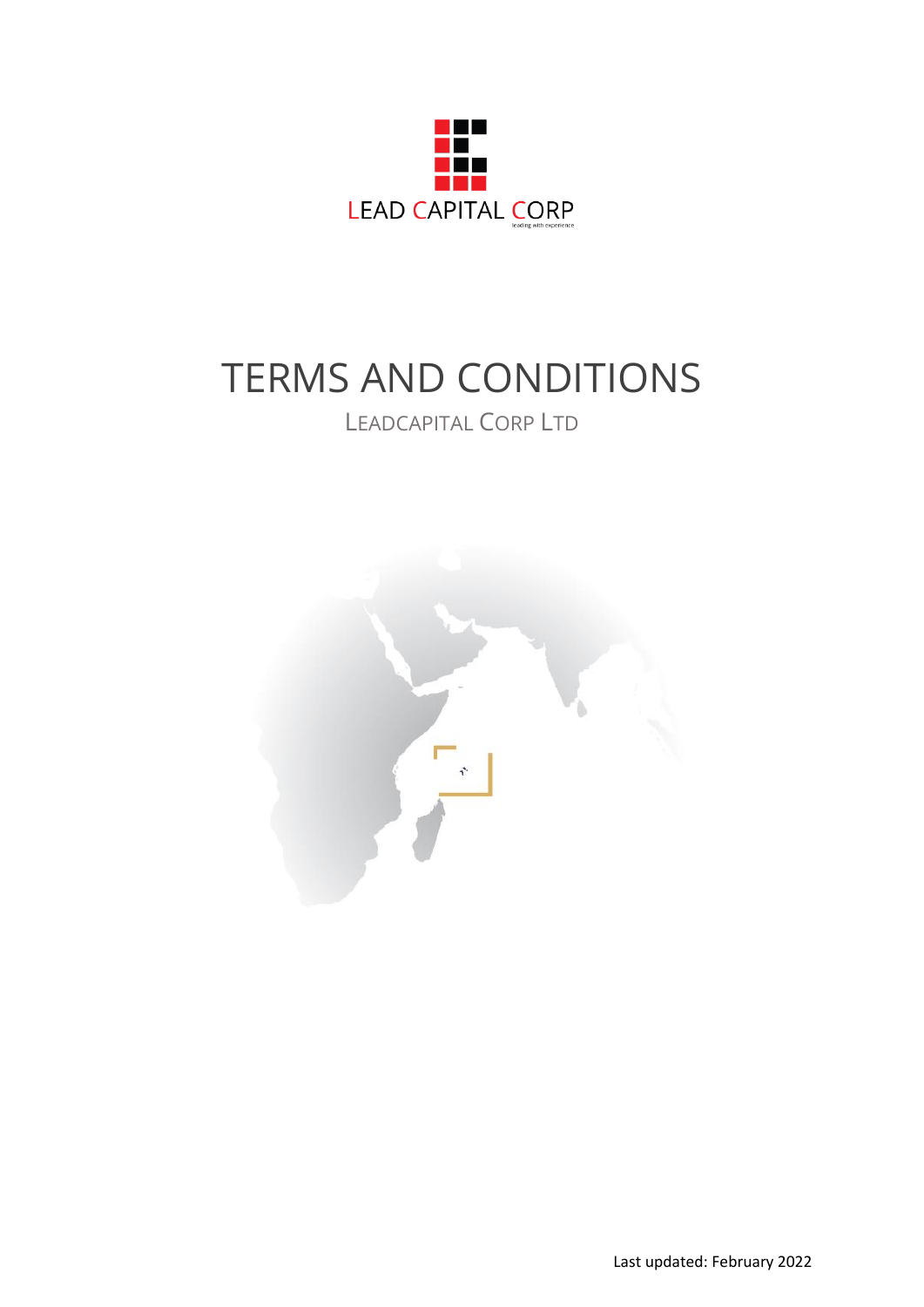## **Contents**

| 1.  |  |
|-----|--|
| 2.  |  |
| 3.  |  |
| 4.  |  |
| 5.  |  |
| 6.  |  |
| 7.  |  |
| 8.  |  |
| 9.  |  |
| 10. |  |
| 11. |  |
| 12. |  |
| 13. |  |
| 14. |  |
| 15. |  |
| 16. |  |
| 17. |  |
| 18. |  |
| 19. |  |
| 20. |  |
| 21. |  |
| 22. |  |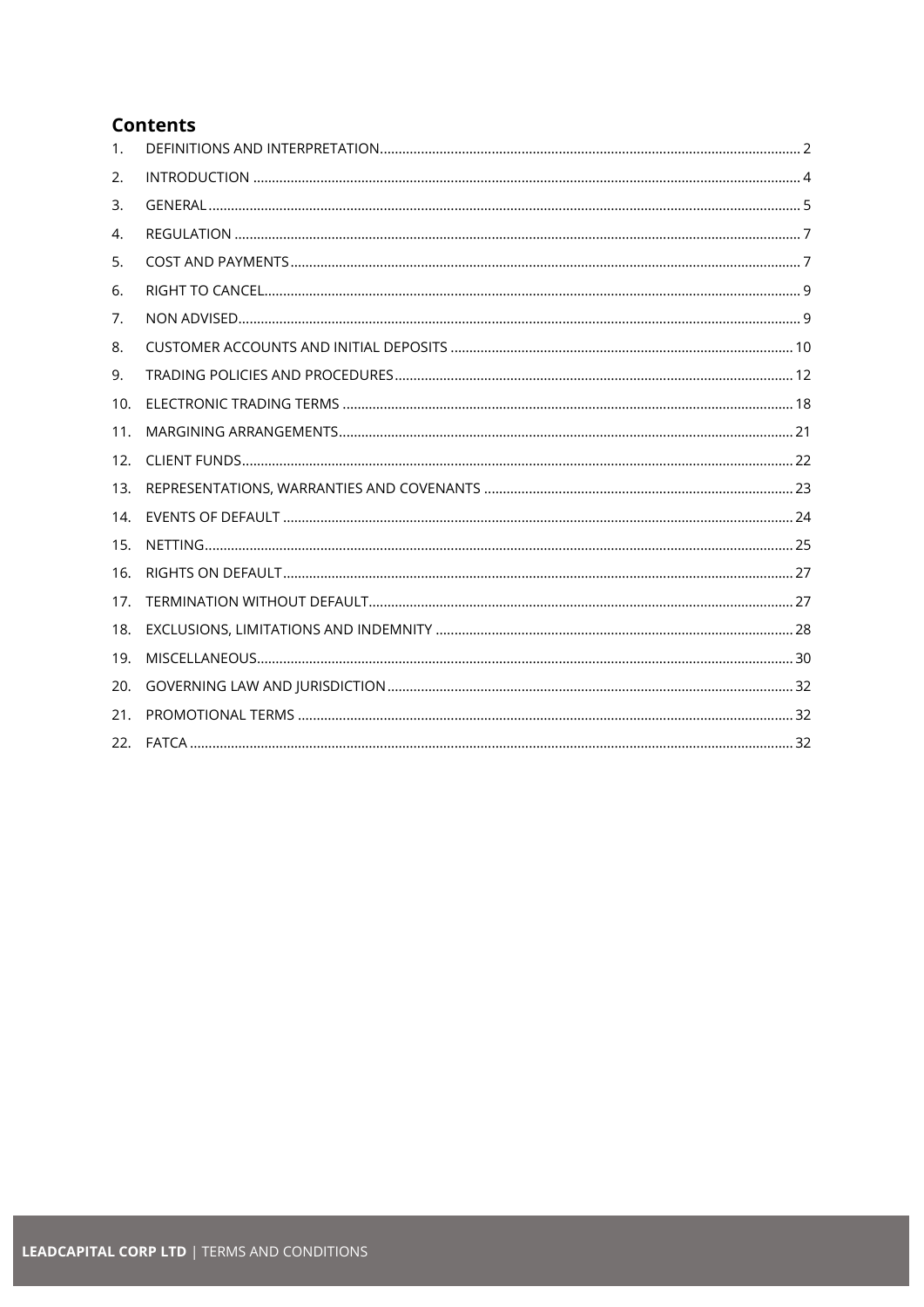## **Retail Client Agreement**

Note: The English version of this agreement is the governing version and shall prevail whenever there is any discrepancy between the English version and the other versions.

**This client agreement, together with any Schedule(s), and accompanying documents, as amended from time to time, (hereafter the "Agreement") sets out the terms of the contract between you, the customer (also referred as the "client") and us, the Company. By signing this agreement, it is assured that you have read, understand and agree with all the terms of this Agreement.**

- 1. Definitions and Interpretation
- 2. Introduction
- 3. General
- 4. Regulation
- 5. Costs, Payments and Charges
- 6. Right to Cancel
- 7. Non Advised
- 8. Customer Accounts and Initial Deposits
- 9. Trading Policies and Procedures
- 10. Electronic Trading Terms
- 11. Margining Arrangements
- 12. Client Funds
- 13. Representations, Warranties and Covenants
- 14. Event of Default
- 15. Netting
- 16. Rights on Default
- 17. Termination without Default
- 18. Exclusions, Limitations and Indemnity
- 19. Miscellaneous
- 20. Governing Law and Jurisdiction
- 21. Promotional Terms
- 22. FATCA
- 23. Schedule 1 Interest Policy

## <span id="page-2-0"></span>**1. DEFINITIONS AND INTERPRETATION**

#### In this Agreement:

"Account" means the trading account you hold with us and designated with a unique account number.

"Agreement" means these Terms and Conditions for the Services offered by the Company.

"Applicable Regulations" means the Seychelles Securities Act 2007; and all other applicable laws, rules and regulations as in force from time to time.

"Associate" means an undertaking in the same group as us, a representative whom we appoint or an undertaking in the same group as us, or any other person with whom we have a relationship that might reasonably be expected to give rise to a community of interest between us and them.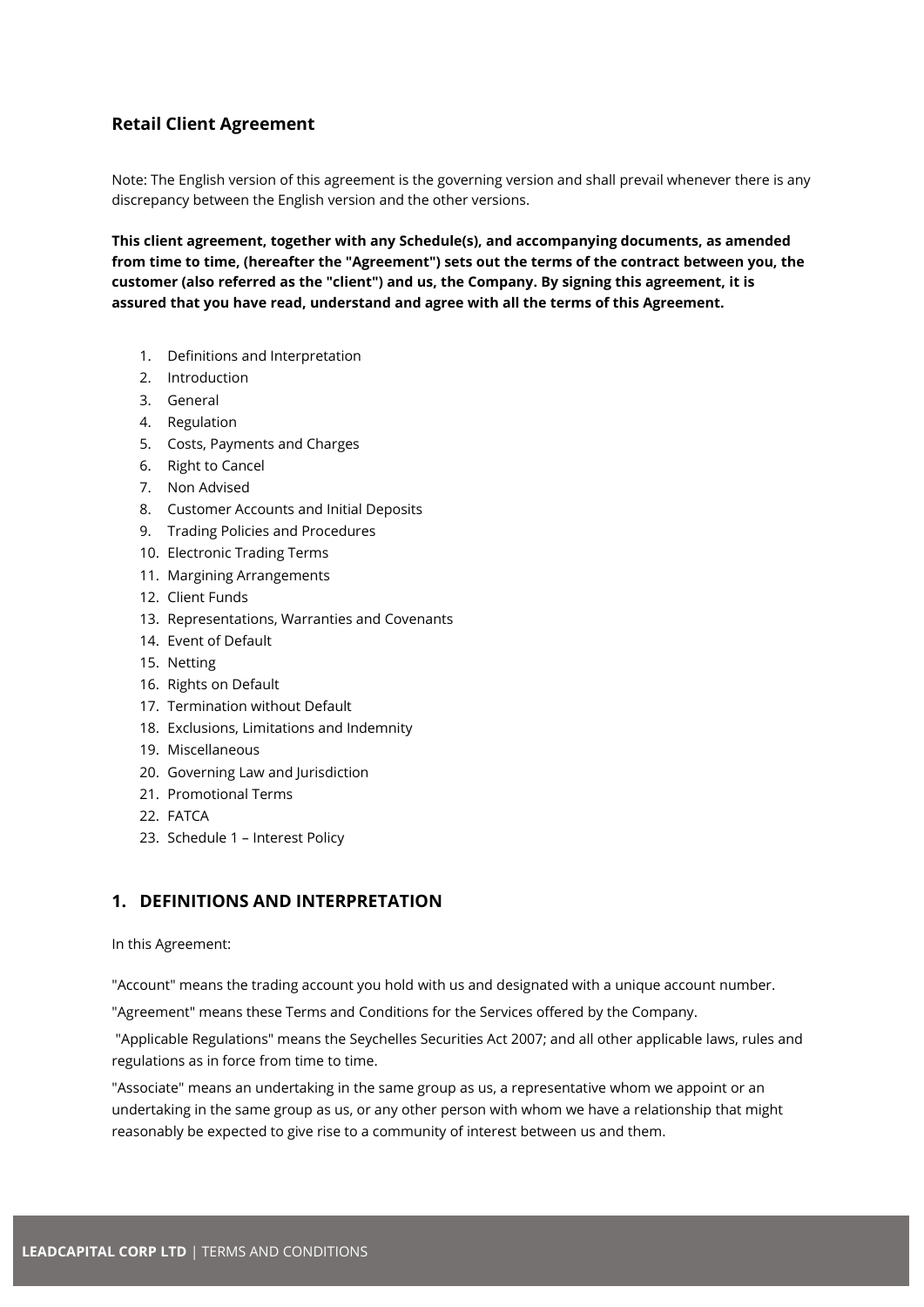"Base Currency" means US Dollars.

"Balance" means the sum held on behalf of the Customer on its Account within any period of time.

"Bank Account Details" means the details of your bank account in which LCC will credit the amount of profits withdrawn and/ or any amount from a withdrawal request and/ or any funds remaining in your trading account and/ or any other amount of funds need to be returned to you.

"Business Day" means a day which is not a Saturday or a Sunday or a public holiday in Seychelles and upon which banks are open for business in Seychelles.

"Close Position" means deal of purchase (sale) covered by the opposite sale (purchase) of the contract

"Contract for Differences" or "CFD" means any financial instrument that is available for trading through LCC's trading platform(s)

"Credit Support Provider" means any person who has entered into any guarantee, hypothecation, agreement, margin or security agreement in our favour in respect of your obligations under this Agreement.

"CRS" shall refer to the Common Reporting Standard (CRS) as developed by the Organization for Economic Co-operation and Development (OECD) for the Automatic Exchange of Financial Account Information which forms the legal basis for exchange of data with regards to Tax matters;

"Electronic Services" means a service provided by us, for example an Internet trading service offering clients access to information and trading facilities, via an internet service, a WAP service and/or an electronic order routing system.

"Event of Default" means any of the events of default as listed in Clause 15.1 to Clause 15.9 of Clause 14.1 (Events of Default).

"Execution" means the completion of clients' orders on the Company's trading platform, where the Company acts as the Execution Venue to clients' transactions.

"FATCA" is an abbreviation for Foreign Account Tax Compliance Act

"FFI" is an abbreviation for Foreign Financial Institution

"Financial Instruments" means any of the financial instruments offered by LCC and which are defined as such under applicable Law or Regulation. According to the LCC's license these are:

- i. Transferable Securities
- ii. Money Market instruments
- iii. Units in collective investment undertakings

 iv. Options, futures, swaps, forward rate agreements and any other derivative contracts relating to securities, currencies, interest rates or yields, or other derivatives instruments, financial indices or financial measures which may be settled physically or in cash.

 v. Options, futures, swaps, forward rate agreements and any other derivative contracts relating to commodities that must be settled in cash or may be settled in cash at the option of one of the parties (otherwise than by reason of a default or other termination event).

 vi. Options, futures, swaps, and any other derivative contract relating to commodities that can be physically settled provided that they are traded on a regulated market or/and an MTF.

 vii. Options, futures, swaps, forwards and any other derivative contracts relating to commodities, that can be physically settled not otherwise mentioned in point (vi) above and not being for commercial purposes, which have the characteristics of other derivative financial instruments, having regard to whether, inter alia, they are cleared and settled through recognised clearing houses or are subject to regular margin calls.

viii. Derivative instruments for the transfer of credit risk.

ix. Financial contracts for differences.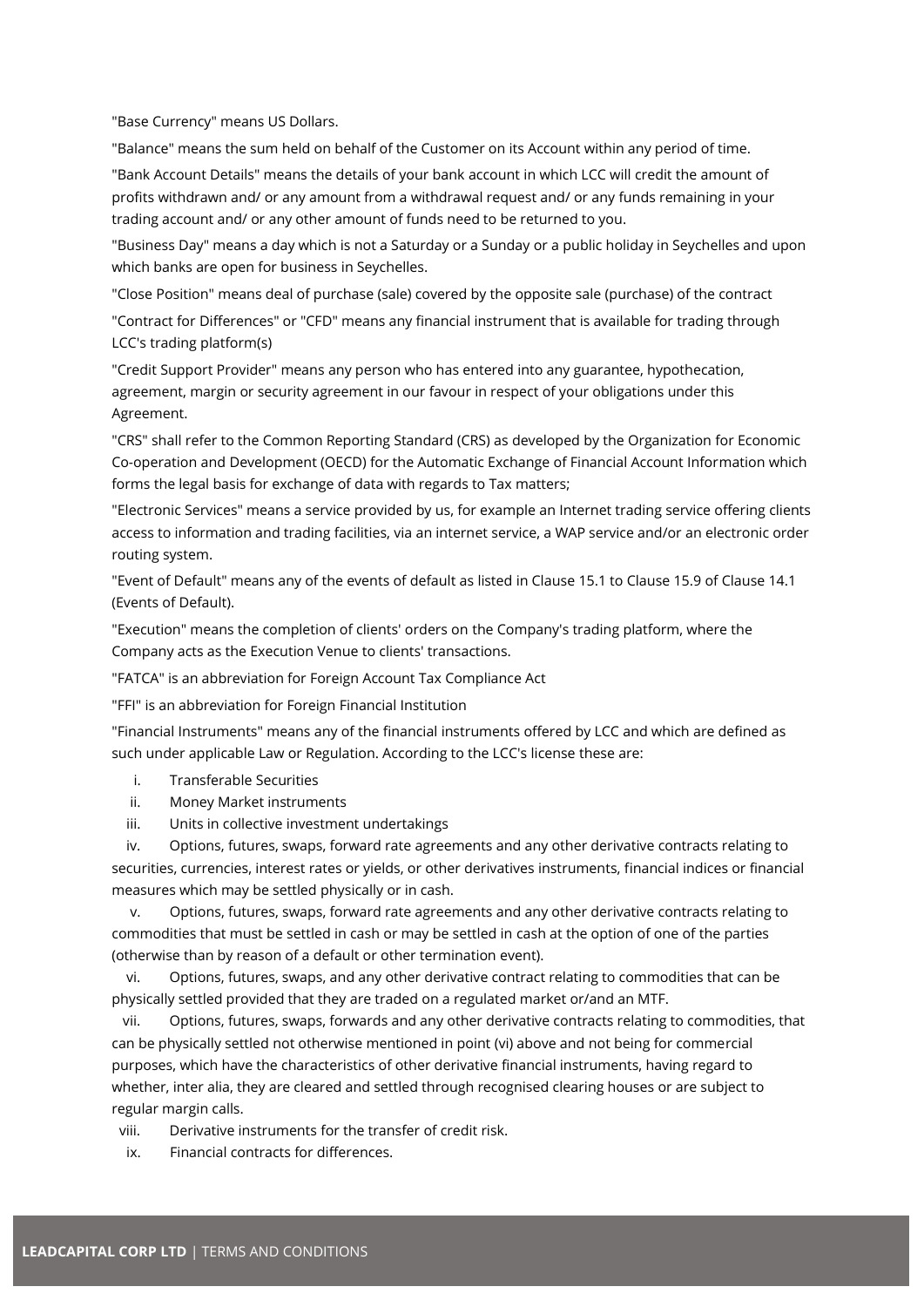x. Options, futures, swaps, forward rate agreements and any other derivative contracts relating to climatic variables, freight rates, emission allowances or inflation rates or other official economic statistics that must be settled in cash or may be settled in cash at the option of one of the parties (otherwise than by reason of a default or other termination event), as well as any other derivative contract relating to assets, rights, obligations, indices and measures not otherwise mentioned in this Part, which have the characteristics of other derivative financial instruments, having regard to whether, inter alia, they are traded on a regulated market or an MTF, are cleared and settled through recognised clearing houses or are subject to regular margin calls.

"FSA" is an abbreviation for Financial Services Authority Seychelles.

"FX Contract" means a contract between Leadcapital Corp Ltd Company and its Client to exchange two currencies at an agreed exchange rate

"Order" means the request / instruction given by the Customer to the Company in the Customer's Account.

"OTC" means 'over the counter' and refers to transactions conducted otherwise than on an exchange.

"LCC Trading Desk" means the trading desk operated by us at our premises the Headquarters of Leadcapital Corp Ltd in Suite 3, Global Village, Jivan's Complex, Mont Fleuri, Mahe, Seychelles.

"LCC Online Trading System" means the internet-based trading system available at our website that allows you to provide us with instructions.

"US Reportable Persons" – In accordance to FATCA, a US Reportable persons is: a) a US citizen (including dual citizen); b) a US resident alien for tax purposes; c) a domestic partnership; d) a domestic corporation; e) any estate other than a foreign estate; f) any trust if:

a court within the United States is able to exercise primary supervision over the administration of the trust one or more United States persons have the authority to control all substantial decisions of the trust any other person that is not a foreign person.

"Secured Obligations" means the net obligation owed by you to us after the application of set-off under clause 13 (Clients Funds) in the paragraph entitled (Set-off on default).

"Services" means the investment services which will be provided by the Company to the customers and are governed by this Agreement as these are described herein.

"System" means all computer hardware and software, equipment, network facilities and other resources and facilities needed to enable you to use an Electronic Service.

"Transaction" means any type of transaction subject to this Agreement and includes a CFD, spot or forward contract of any kind, future, option or other derivative contract in relation to any commodity, financial instrument (including any security), currency, interest rate, index or any combination thereof and any other transaction or financial instrument for which we are authorised under our license from time to time which we both agree shall be a Transaction.

## <span id="page-4-0"></span>**2. INTRODUCTION**

#### **Scope of this Agreement**

This Agreement sets out the basis on which we will provide services to you. This Agreement governs each Transaction entered into or outstanding between us on or after the execution of this Agreement.

#### **Commencement**

This Agreement supersedes any previous agreement between you and us on the same subject matter and takes effect when you indicate your acceptance via our website. This Agreement shall apply to all Transactions contemplated under this Agreement.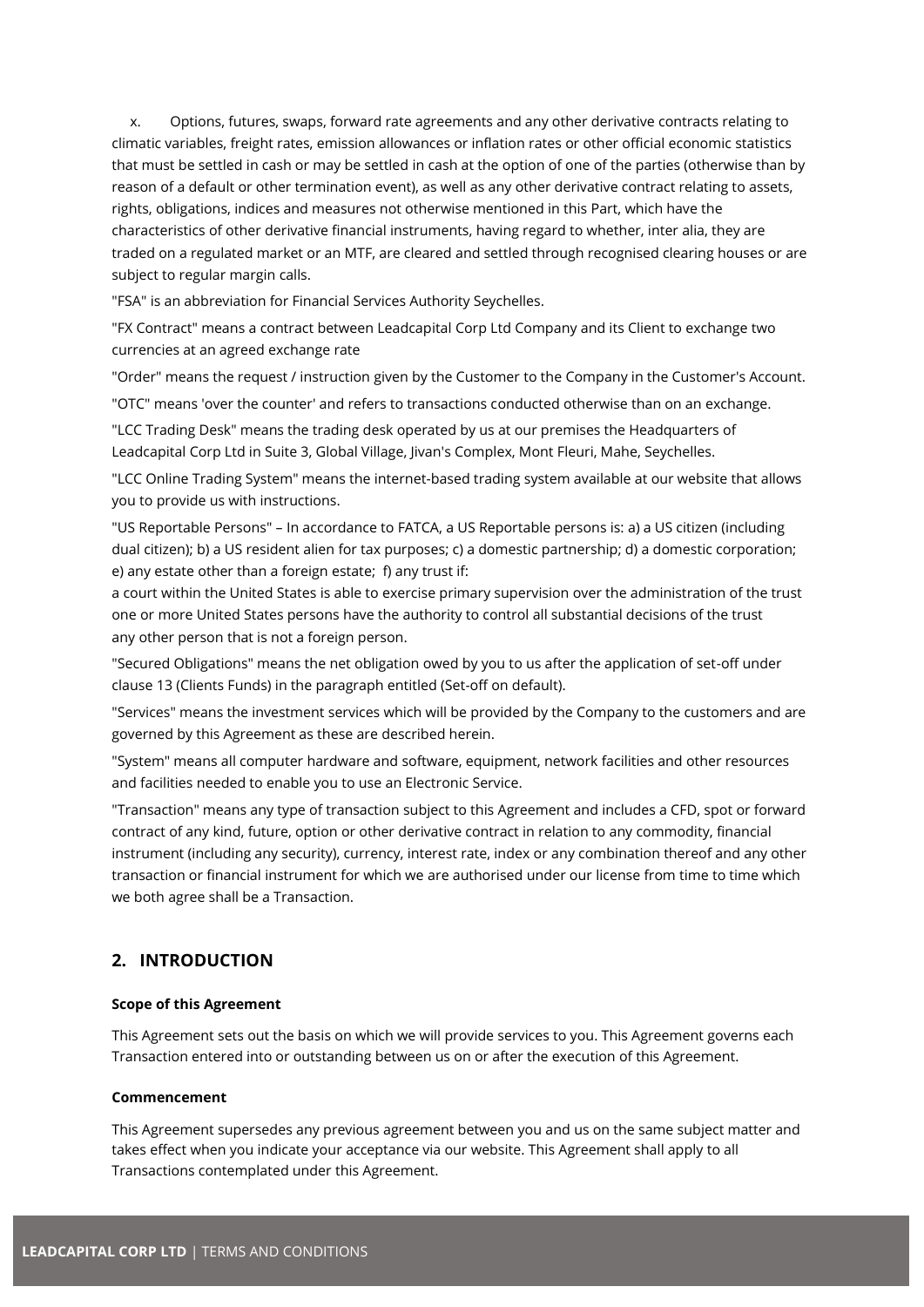The relationship between the Customer and LCC shall be governed by this Agreement. This Agreement is a distance contract and has the same rights and liabilities as a duly signed contract. In the event where you, the Customer, wish to have a signed Agreement, the Customer should print and send 2 (two) copies to LCC, where LCC will sign and stamp the Agreements and send a copy back to the Customer.

We reserve the right to change this Agreement at any time and notify you of any such change either via email or through LCC's website. Any changes to the Agreement will not apply to transactions performed prior to the date on which the changes become effective unless specifically agreed otherwise. In case you disagree with the changes, you may terminate the Agreement in accordance with Clause 18 herein.

## <span id="page-5-0"></span>**3. GENERAL**

#### **Information about us**

We, Leadcapital Corp Ltd ("LCC"), are authorised and regulated by the Seychelles Financial Services Authority ("FSA") with License Number SD007. Our registered office is Suite 3, Global Village, Jivan's Complex, Mont Fleuri, Mahe, Seychelles. Our contact details are set out in Clause 20 (Miscellaneous) under the heading "Notices".

The Services on ARGOTRADE are provided and regulated by LCC. Lead Capital Services Ltd with address 121 Prodromou Avenue, 1st Floor, Hadjikyriakion Bldg. 1, Strovolos, Nicosia, 2064, Cyprus and registration number HE 332817 jointly provides content and operates the website.

#### **Language**

This Agreement is supplied to you in English and we will continue to communicate with you in English for the duration of this Agreement. However, where possible, we will communicate with you in other languages in addition to English.

#### **Communication with us**

You may communicate with us in writing (including, by email or other electronic means, or orally (including by telephone). Our contact details are set out in Clause 20 (Miscellaneous) under the heading "Notices". The language of communication shall be English, and you will receive documents and other information from us in English. However, where appropriate and for your convenience, we will endeavour to communicate with you in other languages. Our website contains further details about us and our services, and other information relevant to this Agreement. In the event of any conflict between the terms of this Agreement and our website this Agreement will prevail.

LCC monitors your communications to evaluate the quality of service you receive, your compliance with this Agreement, the security of the website, or for other reasons. You agree that such monitoring activities will not entitle you to any cause of action or other right with respect to the manner in which LCC monitors your communications.

#### **Legal Age**

The Company's services and products traded are only available to individuals who are at least 18 years old (and at least the legal age in your jurisdiction). You represent and warrant that if you are an individual, you are at least 18 years old and of legal age in your jurisdiction to form a binding contract, and that all registration information you submit is accurate and truthful. The Company reserves the right to ask for proof of age from you and your account may be suspended until satisfactory proof of age is provided. The Company may, in its sole discretion, refuse to offer its products and services to any person or entity and change its eligibility criteria at any time.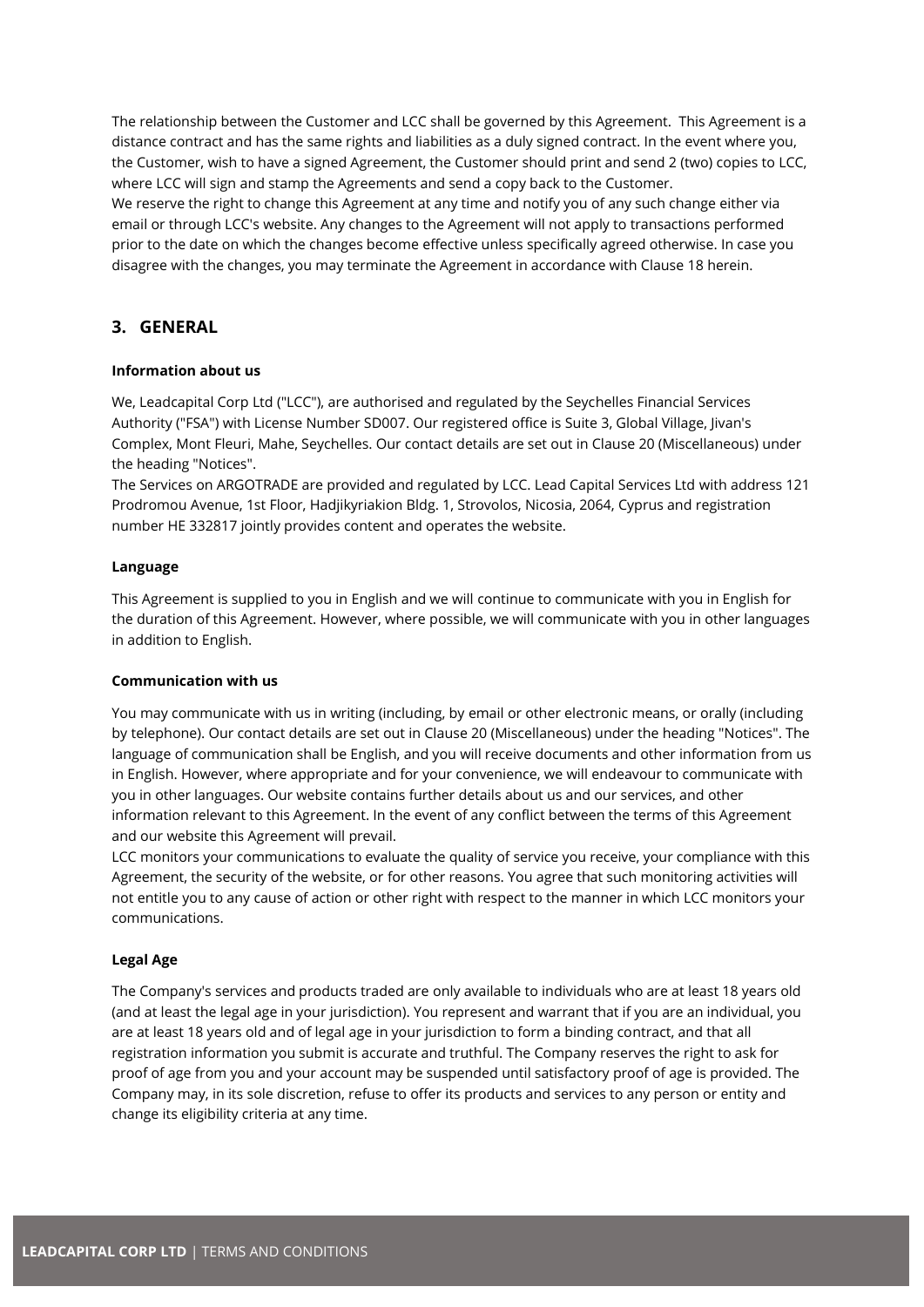#### **Capacity**

We act as principal and not as agent on your behalf and you enter this Agreement as principal and not as agent (or trustee) on behalf of someone else. We shall treat you as a retail client for the purposes of all the Applicable Regulations. You have the right to request a different client categorisation. However, if you do request such different categorisation and we agree to such categorisation, the protection afforded by the Applicable Regulations may be reduced. This may include, but is not limited to:

1. the requirement for us to act in accordance with your best interests;

2. our obligation to provide appropriate information to you before providing the services;

3. the restriction on the payment or receipt by us of any inducements;

4. our obligation to achieve best execution in respect of your orders;

5. the requirement to implement procedures and arrangements which provide for the prompt, fair and expeditious execution of your orders; and

7. the requirement that you receive from us adequate reports on the services provided to you.

#### **Banned/Not permitted Jurisdictions**

The Company reserves the right and is entitled to at any time, and upon its sole discretion, to restrict offering its services to certain jurisdictions and consider them as banned countries in terms of engagement with the potential clients. Currently the Company does not accept new clients and/or the opening of new accounts from the following jurisdictions:

Australia, Brazil, Canada, Democratic Republic of Congo, Eritrea, Hong Kong, India, Israel, Japan, Libyan Arab Jamahiriya, New Zealand, North Cyprus, North Korea, Russia. Singapore, Somalia, Sudan, all USA jurisdictions, all EU Countries. The list of banned countries, is subject to alteration at any time the Company deems proper upon its sole discretion without any prior notice.

The Customer hereby, confirms that by agreeing to this Agreement he is not residing in one of the countries mentioned on the aforementioned list and covenants to inform the Company should his situation alters in any way. The Company reserves the right to request any additional information deems necessary in order to verify compliance with this clause.

#### **General interpretation**

A reference in this Agreement to a "clause" or "Schedule" shall be construed as a reference to, respectively, a clause or Schedule of this Agreement, unless the context requires otherwise. References in this Agreement to any statute or statutory instrument or Applicable Regulations include any modification, amendment, extension or re-enactment thereof. A reference in this Agreement to "document" shall be construed to include any electronic document. The masculine includes the feminine and the neuter and the singular includes the plural and vice versa as the context admits or requires. Words and phrases defined in the Applicable Regulations have the same meaning in this Agreement unless expressly defined in this Agreement.

#### **Schedules**

The clauses contained in the attached Schedule (as amended from time to time) shall apply. We may from time to time send to you further Schedules in respect of Transactions. In the event of any conflict between the clauses of any Schedule and this Agreement, the clauses of the Schedule shall prevail. The fact that a clause is specifically included in a Schedule in respect of one Transaction shall not preclude a similar clause being expressed or implied in relation to any other Transaction. You acknowledge having read, understood and agreed to the Schedules to this Agreement.

#### **Headings**

Headings are for ease of reference only and do not form part of this Agreement.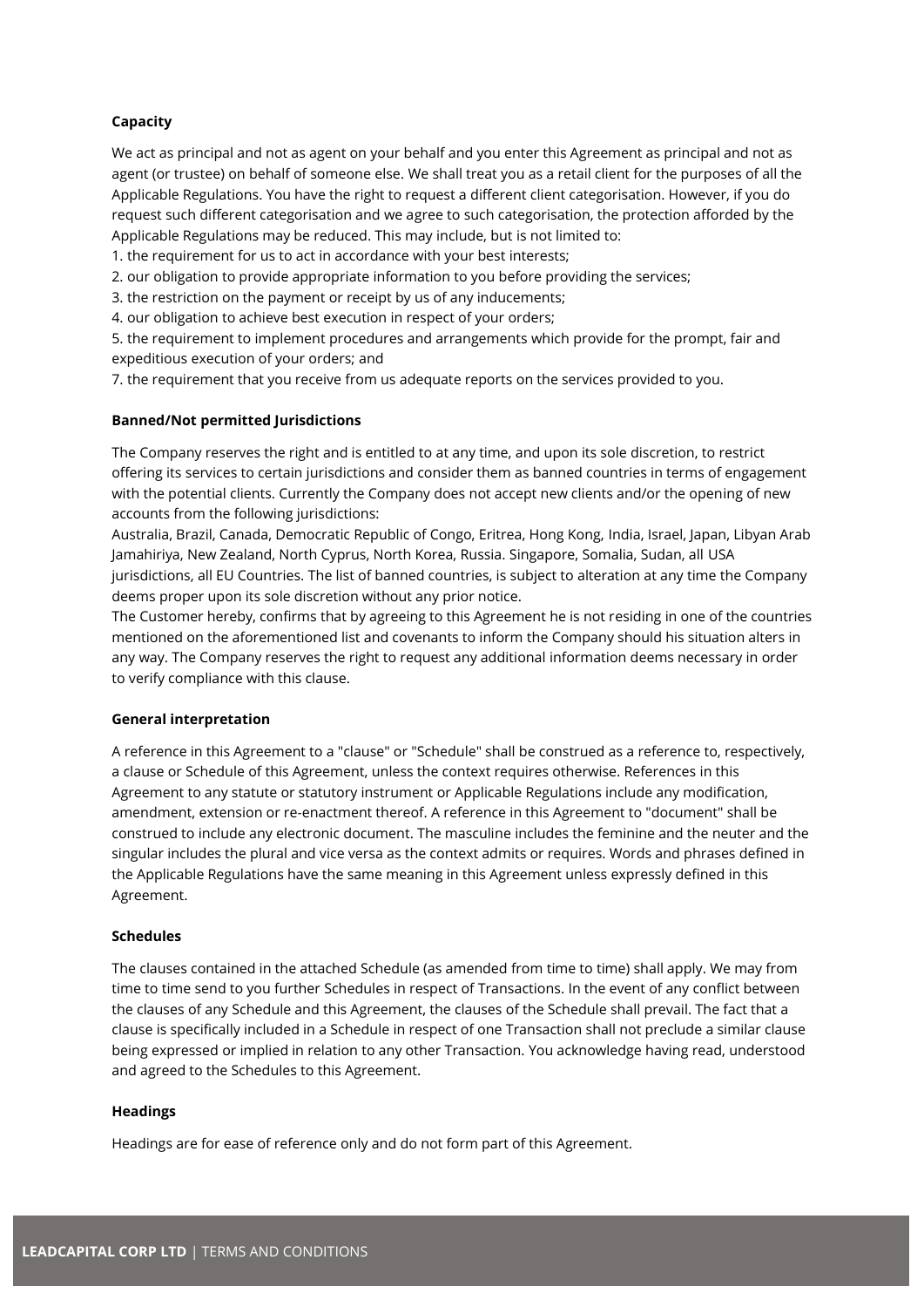## <span id="page-7-0"></span>**4. REGULATION**

#### **Subject to Applicable Regulations**

This Agreement and all Transactions are subject to Applicable Regulations so that:

1. nothing in this Agreement shall exclude or restrict any obligation which we have to you under Applicable Regulations;

2. we may take or omit to take any action we consider necessary to ensure compliance with any Applicable Regulations;

3. all Applicable Regulations and whatever we do or fail to do in order to comply with them will be binding on you; and

4. such actions that we take or fail to take for the purpose of compliance with any Applicable Regulations shall not render us or any of our directors, officers, employees or agents liable.

#### **Action by regulatory body**

If a regulatory body takes any action which affects a Transaction, then we may take any action which we, in our reasonable discretion, consider desirable to correspond with such action or to mitigate any loss incurred as a result of such action. Any such action shall be binding on you. If a regulatory body makes an enquiry in respect of any of your Transactions, you agree to co-operate with us and to promptly supply information requested in connection with the enquiry.

## <span id="page-7-1"></span>**5. COST AND PAYMENTS**

#### **Additional costs**

You should be aware of the possibility that other taxes or costs may exist that are not paid through or imposed by us. In case of any value added tax or any other tax obligations that arise in relation a transaction performed on your behalf or any other action performed under this Agreement for you, the amount incurred is fully payable by you and in this respect you must pay LCC when so requested and LCC is fully entitled to debit your account with the outstanding amount to be settled (excluding taxes payable by LCC in relation to LCC's income or profits).

#### **Payments**

All payments to us under this Agreement shall be made in such currency as we may from time to time specify to the bank account designated by us for such purposes. All such payments shall be made by you without any deduction or withholding.

Leadcapital Corp Ltd is the entity that is responsible for Skrill and NETELLER payments.

#### **Remuneration and sharing of charges**

We may share charges with partners, affiliates, business introducers and agents in connection with Transactions carried out on your behalf. If you require more information on the fees and commissions that we pay to business introducers and other affiliates, inform us and we will provide you with further information.

#### **Rollovers, Interest**

A daily financing charge may apply to each FX/CFD open position at the closing of Leadcapital Corp LTD's trading day as regard to that FX/CFD. If such financing charge is applicable, it will either be requested to be paid by Client directly to Leadcapital Corp LTD or it will be paid by Leadcapital Corp LTD to Client, depending on the type of FX/CFD and the nature of the position Client holds. The method of calculation of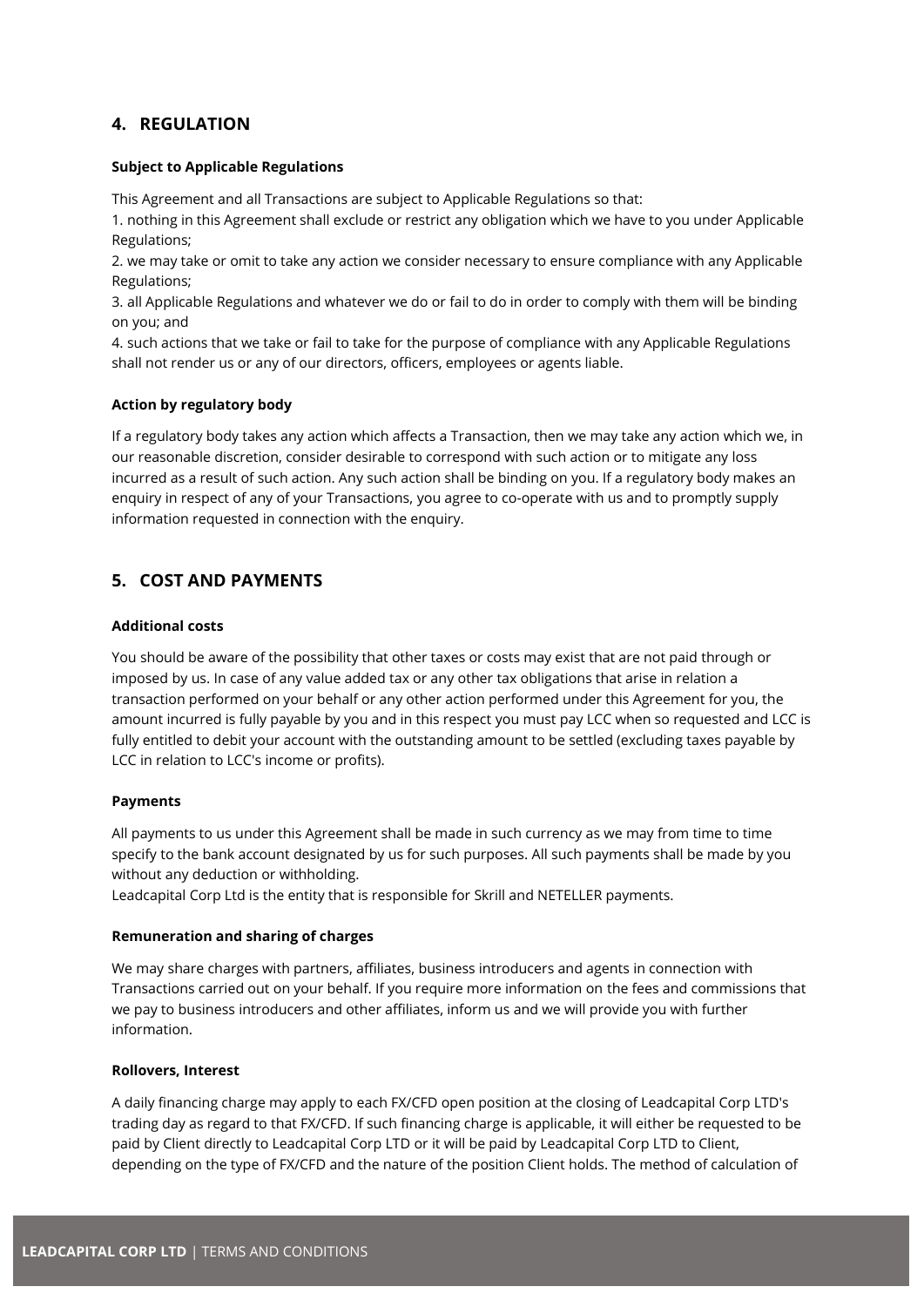the financing charge varies according to the type of FX/CFD to which it applies. Moreover, the amount of the financing charge will vary as it is linked to current interest rates (such as LIBOR). The financing charge will be credited or debited (as appropriate) to Client's account on the next trading day following the day to which it relates.

Leadcapital Corp Ltd reserves the right to change the method of calculating the financing charge, the financing rates and/or the types of FX/CFDs to which the financing charge applies. For certain types of FX/CFDs, a commission is payable by Client to open and close FX/CFD positions. Such commission payable will be debited from Client's account at the same time as Leadcapital Corp LTD opens or closes the relevant FX/CFD. Changes in our swap interest rates and calculations shall be at our own discretion and without notice. Clients need to always check our website for the then current rates charged. Rates may change quickly due to market conditions (changes in interest rates, volatility, liquidity etc.) and due to various risk related matters that are at the firm's sole discretion.

#### **For WebTrader platform:**

#### Additional Conversion fees apply.

Conversion fees will apply only when your account currency is different than the quoted currency of the underlying asset being traded. The fee will be reflected as a percentage of the conversion rate used. This will affect any conversions made on the Used Margin, Profit and Loss, Overnight Rollovers (Financing), CFD Rollovers and adjustments for Corporate Actions.

As an example, if the account currency is US Dollars and you open a position on a Euro quoted asset (i.e. Germany30) your Used Margin is converted in US Dollars. The conversion will include a fixed percentage on the conversion rate applicable at the time as a mark-up.

#### **For MT4 and WebTrader platform:**

#### **CFD Rollover**

The future contract on which a CFD is based has an expiration date, and clients will be able to close their CFD positions until this date. In order to insure continuous trading conditions for the client, when a future contract that a CFD is based on reaches its maturity, the underlying asset of that CFD will be switched to the next maturity of the same futures contract. A calendar of such rollovers is mentioned on the ARGOTRADE section "CFD Expiration Dates".

A premium will be either added or substracted from the client's account, based on the difference in prices between the two futures contracts.

Example: If you sell 1 lot EURUSD, you will pay rollover costs on 100.000 Euro, which at the current rate would be \$0.017. This rate may vary over time, for actual rates please check the "CFD Expiration Dates" on our website.

#### **Overnight Rollover Swap**

Any open FX/CFD transaction held by Client at the end of the trading day as determined by Leadcapital Corp LTD or over the weekend, shall automatically be rolled over to the next business day so as to avoid an automatic close and physical settlement of the transaction. Client acknowledges that when rolling over such transactions to the next business day, a premium may be either added or subtracted from Client's account with respect to such transaction. The platforms calculates overnight rollover at 22:00 GMT (21:00 GMT, summertime) and the rollover charge/credit is debited or credited to and from the trading account. For FX pairs, on Wednesday at 22:00 GMT (21:00 GMT, summertime), overnight rollover fees are multiplied by three (x3) in order to compensate for the upcoming weekend. For Shares CFD, on Friday at 22:00 GMT (21:00 GMT, summertime), overnight rollover fees are multiplied by three (x3) in order to compensate for the upcoming weekend. The following instruments will have their triple-swap charged on Wednesday: Gold and Silver, and the following FX pairs on Thursday: EUR/RUB, USD/RUB, USD/CAD, USD/TRY. The premium amount shall be determined by Leadcapital Corp LTD from time to time, in Leadcapital Corp LTD's absolute discretion. Client hereby authorizes Leadcapital Corp LTD to add or subtract the premium to or from Client 's account for any open transaction that have accrued a premium, in accordance with the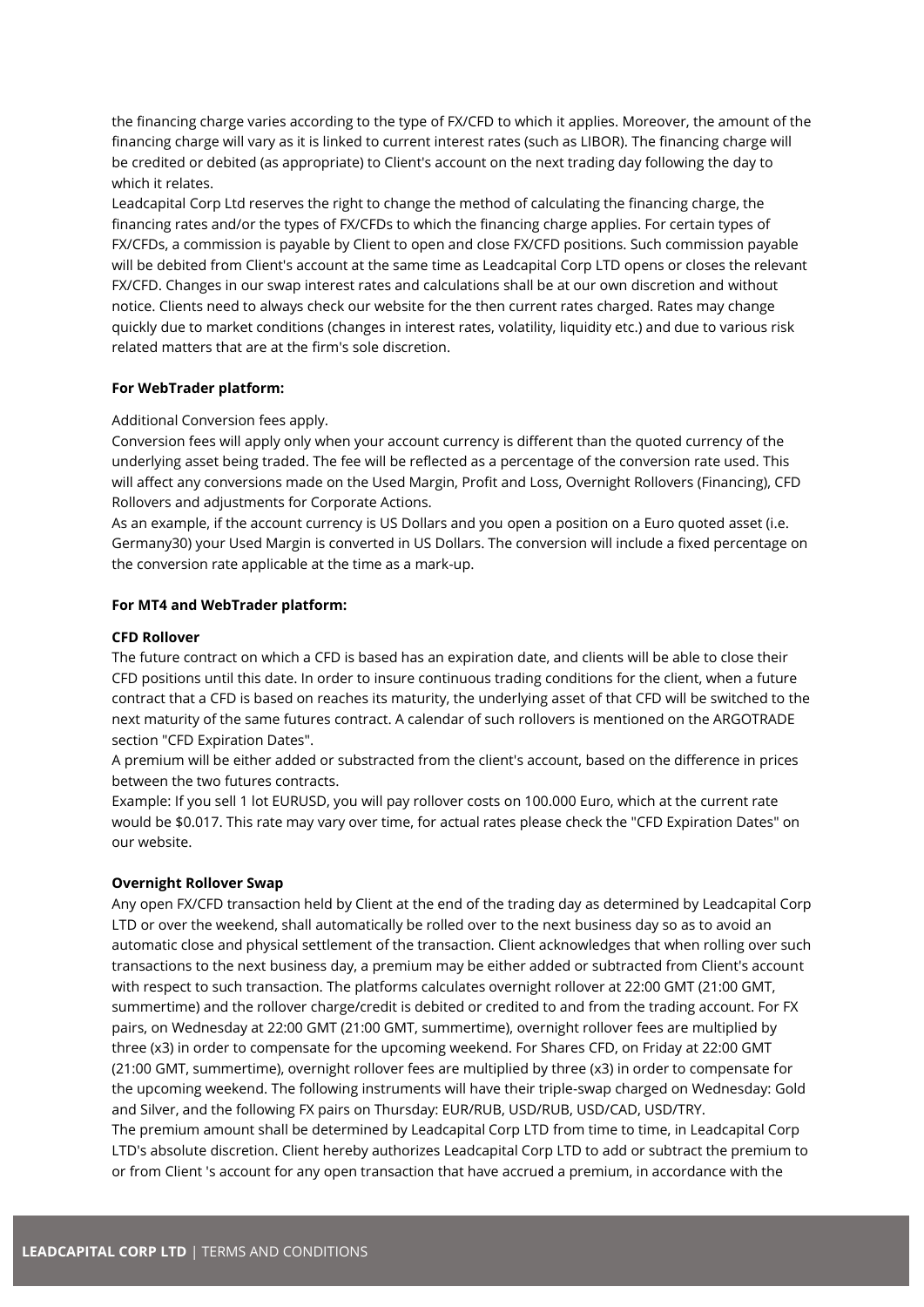applicable rate thereto, each day at the time of collection specified on the trading platform for each individual instrument, as applicable.

## <span id="page-9-0"></span>**6. RIGHT TO CANCEL**

You have a right to cancel this Agreement within a period of fourteen days commencing on the date on which this Agreement is concluded or the date on which you receive this Agreement (whichever is later) (the "Cancellation Period"). Should you wish to cancel this Agreement within the Cancellation Period, you should send a notice in writing to the following address: Suite 3, Global Village, Jivan's Complex, Mont Fleuri, Mahe, Seychelles, or electronically to the following email address: info@leadcapitalcrp.com. Cancelling this Agreement within the Cancellation Period will not cancel any Transaction entered into by you during the Cancellation Period. If you fail to cancel this Agreement within the Cancellation Period you will be bound by its terms but you may terminate this Agreement in accordance with clause 18 (Termination without Default).

## <span id="page-9-1"></span>**7. NON ADVISED**

#### **Execution only**

LCC deals on an execution only basis and do not advise on the merits of particular Transactions, or their taxation consequences.

#### **Own judgment and suitability**

Without prejudice to our foregoing obligations, in asking us to enter into any Transaction, you represent that you have been solely responsible for making your own independent appraisal and investigations into the risks of the Transaction. You represent that you have sufficient knowledge, market sophistication, professional advice and experience to make your own evaluation of the merits and risks of any Transaction and that you have read and accepted the Risk Disclosure Statement and guidelines in relation to the financial instruments and the markets which are available in our websites. We give you no warranty as to the suitability of the products traded under this Agreement and assume no fiduciary duty in our relations with you.

You assume all responsibility in relation to any investment strategy, transaction or investment, tax costs, and for any consequences brought by from any transaction that you perform and LCC shall not be held responsible nor you shall rely on the Company for the aforementioned.

#### **Incidental information and investment research**

Where we do provide generic trading recommendations, market commentary or other information in our newsletters and/or website:

1. this is incidental to your dealing relationship with us. It is provided solely to enable you to make your own investment decisions and does not amount to investment advice;

2. where information is in the form of a document containing a restriction on the person or category of persons for whom that document is intended or to whom it is distributed, you agree that you will not pass it on to any such person or category of persons;

3. we give no representation, warranty or guarantee as to the accuracy or completeness of such information or as to the tax consequences of any Transaction;

4. you accept that prior to dispatch, we may have acted upon it ourselves or made use of the information on which it is based. We do not make representations as to the time of receipt by you and cannot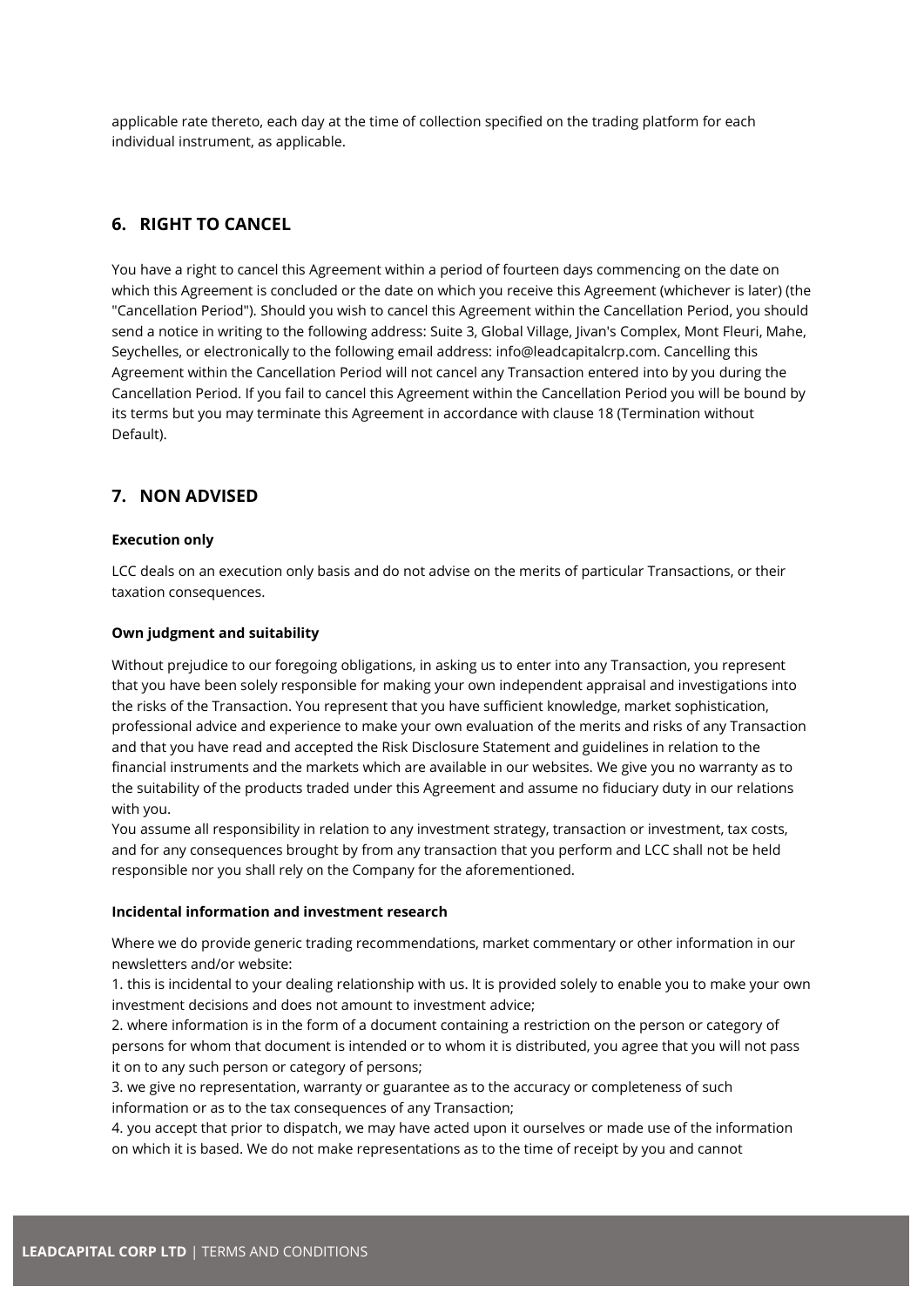guarantee that you will receive such information at the same time as other clients. Any published research reports or recommendations may appear in one or more screen information service.

#### **Conflicts of interest policy**

Under Applicable Regulations, LCC is required to have arrangements in place to manage conflicts of interest between LCC and its Customers and between other Customers. In this respect, LCC will make all reasonable efforts to avoid conflicts of interest; when they cannot be avoided LCC shall ensure that you are treated fairly and at the highest level of integrity and that your interests are protected at all times. You acknowledge and accept that you have read and accepted the Conflict of Interest Policy, which was provided to you during the registration process and is uploaded on LCC's official website.

## <span id="page-10-0"></span>**8. CUSTOMER ACCOUNTS AND INITIAL DEPOSITS**

The Client acknowledges and accepts that the Company reserves the right, upon written notice, to freeze any trading account by virtue of any legal and/or regulatory requirements.

#### **Documents**

When you register for the Services, LCC will ask you to provide certain identifying information, as part of the account opening procedure that will allow us to identify you and categorise you. Clients data and private information that are collected under this Agreement are handled by LCC, in accordance with the applicable regulations of the Company and in accordance with the Privacy Policy.

You acknowledge your willingness to share with LCC certain private information which it uses for the purpose of confirming your identity and categorizing you. This information is collected in line with our stringent verification procedures which are used to deter international money laundering operations and to ensure the security and safety of our customers' trading activity throughout and is subject to the Company's "Privacy Policy".

You are requested to provide your bank account details prior to the opening of your trading account in order for LCC to be able to return any funds relating to your trading account.

If you are registering as a legal entity, you hereby declare that you have the authority to bind that entity to this Agreement. LCC will treat with care the information you entrust to LCC, in accordance with the disclosures it provides during the registration process and in its Privacy Policy.

Before you can place an order with LCC, you must read and accept this Agreement, including the risk disclosure statement, the trading policies and procedures as listed in clause 9 below, and all applicable addenda, you must deposit sufficient funds in your account and your customer registration form and all accompanying documents must be approved by LCC. Upon the approval of your registration, you will be notified by e-mail. LCC may, in its sole discretion, request that in addition to online acceptance of this Agreement, Customer must complete and submit any signed documents so required by LCC, including but not limited to this Agreement and risk disclosure statement.

#### **Currency of Accounts**

You will be able to open your trading Account(s) in USD, EUR, GBP- or any currency that may be offered by LCC. Account(s) balances will be calculated and reported to you in the currency in which Account(s) are maintained.

#### **Joint Accounts**

In addition to the conditions listed in Clause 9 in the paragraph entitled "Authority" with regards to joint Account holders, the following additional conditions apply.

Where your trading Account held with LCC, is jointly owned by two or more beneficiaries: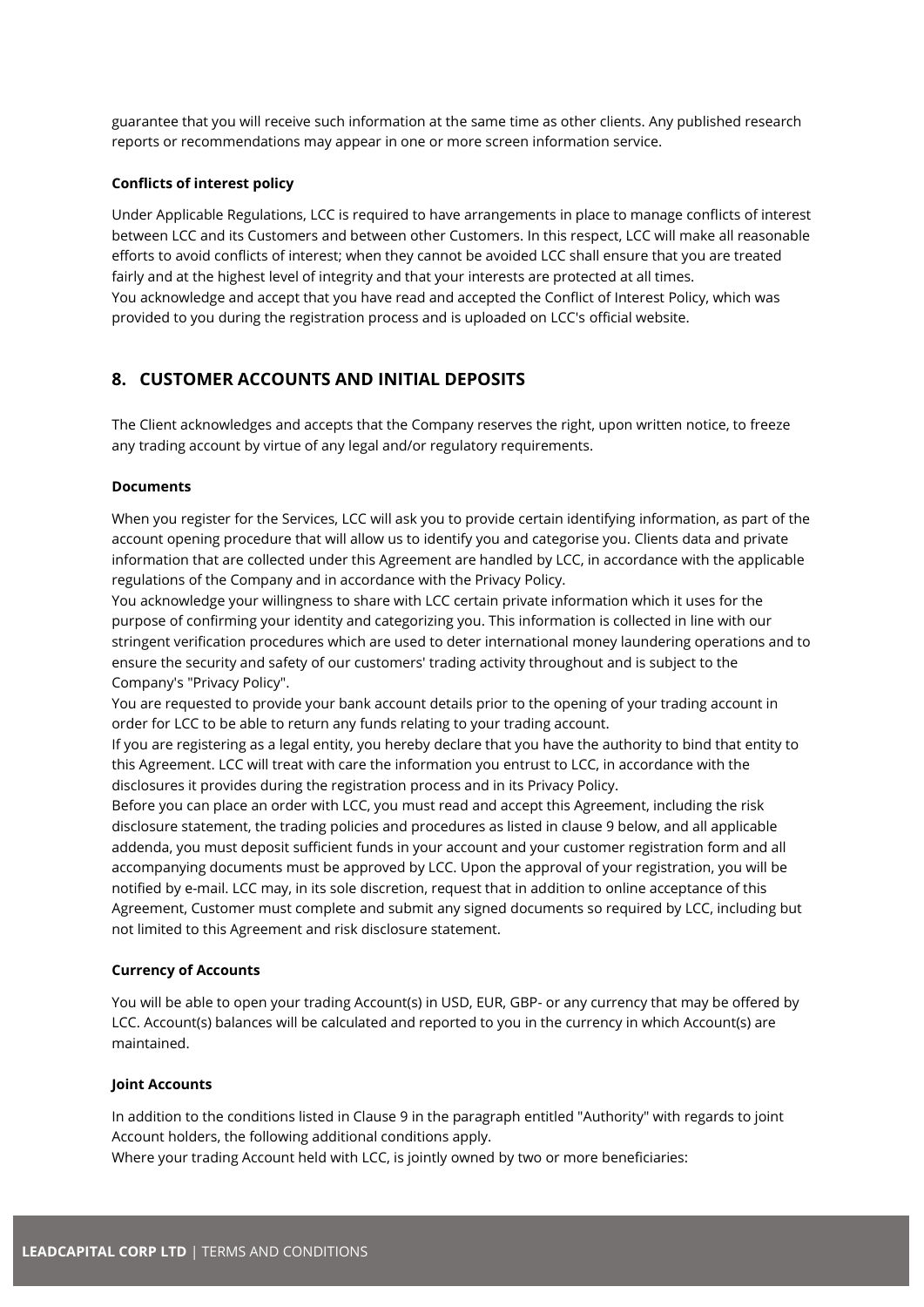1. Each joint Account holder will be jointly and severally liable for all obligations to LCC arising in respect of your joint trading Account.

2. Each of you is separately responsible for complying with the terms of this Agreement.

3. If there is a dispute between you which we know about, we may insist that both or all of you authorise written instructions to us.

4. If one of you dies, the survivor(s) may continue to operate the trading Account and if there is more than one survivor, the provisions of this paragraph will continue to apply to the trading Account.

5. Where you provide personal and financial information relating to other joint Account holders for the purpose of opening or administering your trading Account you confirm that you have their consent or are otherwise entitled to provide this information to us and for us to use it in accordance with this Agreement. 6. Any of you may request closure and the redirection of balances, unless there are circumstances that require us to obtain authorisation from all of you.

7. Each of you will be given sole access to the funds initially deposited by you in your joint trading Account. Should you wish to withdraw these funds from your trading Account, you will be required to complete and sign a withdrawal form or an electronic withdrawal form, upon receipt of the completed withdrawal form you will be granted permission by LCC to withdraw funds up to the amount of available account balance, provided that the conditions for withdrawals stipulated in clause 9 are satisfied. LCC will credit the amount withdrawn in the same bank account, credit/debit card or other payment method from where it was originally debited.

8. In the case of withdrawal from joint trading accounts, if any of the account beneficiaries wishes to withdraw funds from the joint trading Account, you will be required to complete and sign a withdrawal form or an electronic withdrawal form, provided that the conditions for withdrawals stipulated in clause 9 are satisfied. Upon receipt of the completed withdrawal form you will be granted permission by LCC to withdraw any funds from the joint trading Account. LCC will credit the amount of funds withdrawn in the same bank account, credit/debit card or other payment method from where it was originally debited. 9. In order for this Agreement to be valid and binding it is required that all joint Account holders sign the Agreement and in case any of the Account holders wish to terminate this Agreement and close the joint trading Account held with the Company, the written consent of all Account holders shall be obtained in accordance with the provisions of clause 17 of this Agreement.

10. Without limiting the foregoing, the Company, is required to comply based on the Intergovernmental Agreement between Seychelles and the United States and has taken all reasonable steps to be considered in compliance with FATCA. The Client acknowledges and accepts that the Company, as an FFI, is required to disclose information in relation to any US reportable persons to the relevant authorities, as per the reporting requirements of FATCA. The Client may contact the Company for additional information and/or clarifications prior to the signing of this Agreement.

11. 4 We may collect, store and process information obtained from you or otherwise in connection with the Agreement and the Transactions for the purpose of complying with the CRS, for tax purposes information.

#### **Islamic Accounts**

In the event of a customer who due to its observance of Islamic religious beliefs cannot receive or pay interest, such customer may elect to designate, in the manner provided by the Company as this may be altered from time to time, their trading account to be a swap-free account not charged with or entitled to, premiums and/or rollovers and/or interest ("Islamic Account"). We reserve the right to revoke the Swap-free status granted to any real trading Account at any time without being obliged to provide any explanation or justification. Such action will routinely be taken in cases where trades are held for more than 7 days or to close the positions. The customer hereby confirms and/or accepts and/or declares that a request to render their account as Islamic shall only be made due to the said Islamic religious beliefs and for no other reason whatsoever. The Company reserves the right to refuse accepting the request of a customer to designate their account as an Islamic Account, upon its sole and absolute discretion which shall be conclusive and undisputable upon the customer.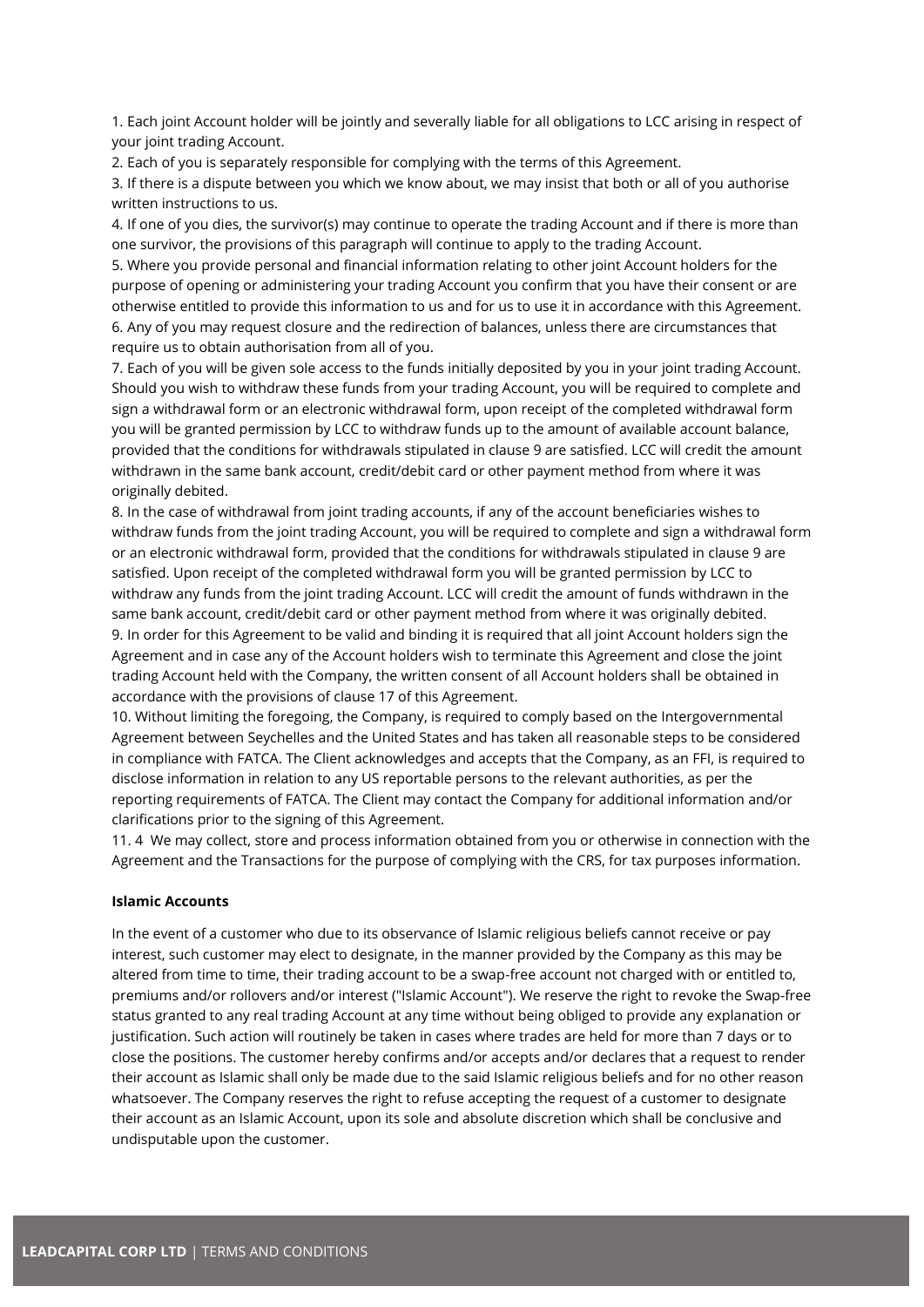In the event that the Company suspects that a customer is abusing the rights conferred to them by the classification of the account as Islamic Account, the Company has the right, without prior notice, to proceed with one or more of the following:

The Company may add commission upon each and every one of the trades executed on the Islamic Account; and/or

The Company may cancel the special rights and/or conditions conferred to the Account due to its classification as Islamic Account, recall the designation of the Account as Islamic Account and render it a normal trading Account; and/or

The Company may restrict and/or prohibit the customer from hedging their positions; and/or The Company may, upon its sole discretion, close any open positions and reinstate them upon the then real market price. The customer hereby, acknowledges that they shall bear all costs derived from the aforementioned action, including but not limited to, the cost on the change of the spread.

## <span id="page-12-0"></span>**9. TRADING POLICIES AND PROCEDURES**

#### **Bonus Policy for Forex, CFDs**

ARGOTRADE offers a number of attractive reward features to new and existing clients, including bonuses and one-time trading credits. These bonuses are limited time offers and the terms and conditions associated with any bonus reward are subject to change. You will be given the opportunity to accept or decline any bonus reward you are offered.

Please note that by accepting the terms and conditions when registering with our Company, you acknowledge that these promotions are limited, and have no actual value except while in your account. For any questions or for further information regarding awards and bonuses, you are advised to acknowledge the Bonus Policy. In addition, please make sure you ask in writing before participating in any promotions the account manager.

#### **Placing of instructions**

You may give us instructions in electronic form through the Leadcapital Corp Ltd Online Trading System. If any instructions are received by us by telephone, computer or other medium we may ask you to confirm such instructions in writing. We shall be authorised to follow instructions notwithstanding your failure to confirm them in writing. In this Agreement "instructions" and "orders" have the same meaning.

## **Types of Orders Accepted**

Some of the types of orders Leadcapital Corp Ltd accepts include, but are not limited to:

a) Good till Cancelled ("GTC") - An order (other than a market order), that by its terms is effective until filled or cancelled by Client. GTC Orders are not automatically cancelled at the end of the Business Day on which they are placed.

b) Limit - An order (other than a market order) to buy or sell the identified market at a specified price. A limit order to buy generally will be executed when the ask price equals or falls below the bid price that you specify in the limit order. A limit order to sell generally will be executed when the bid price equals or exceeds the ask price that you specify in the limit order.

c) Market- An order to buy or sell the identified market at the current market price that Leadcapital Corp Ltd provides via the Online Trading System. An order to buy is executed at the current market ask price and an order to sell is executed at the current market bid price.

d) One Cancels the Other ("OCO") - An order that is linked to another order. If one of the orders is executed, the other will be automatically cancelled.

e) Stop Loss - A stop loss order is an instruction to buy or sell a market at a price which is worse than the opening price of an open position (or worse than the prevailing price when applying the stop loss order to an already open position). It can be used to help protect against losses. Please note that because of market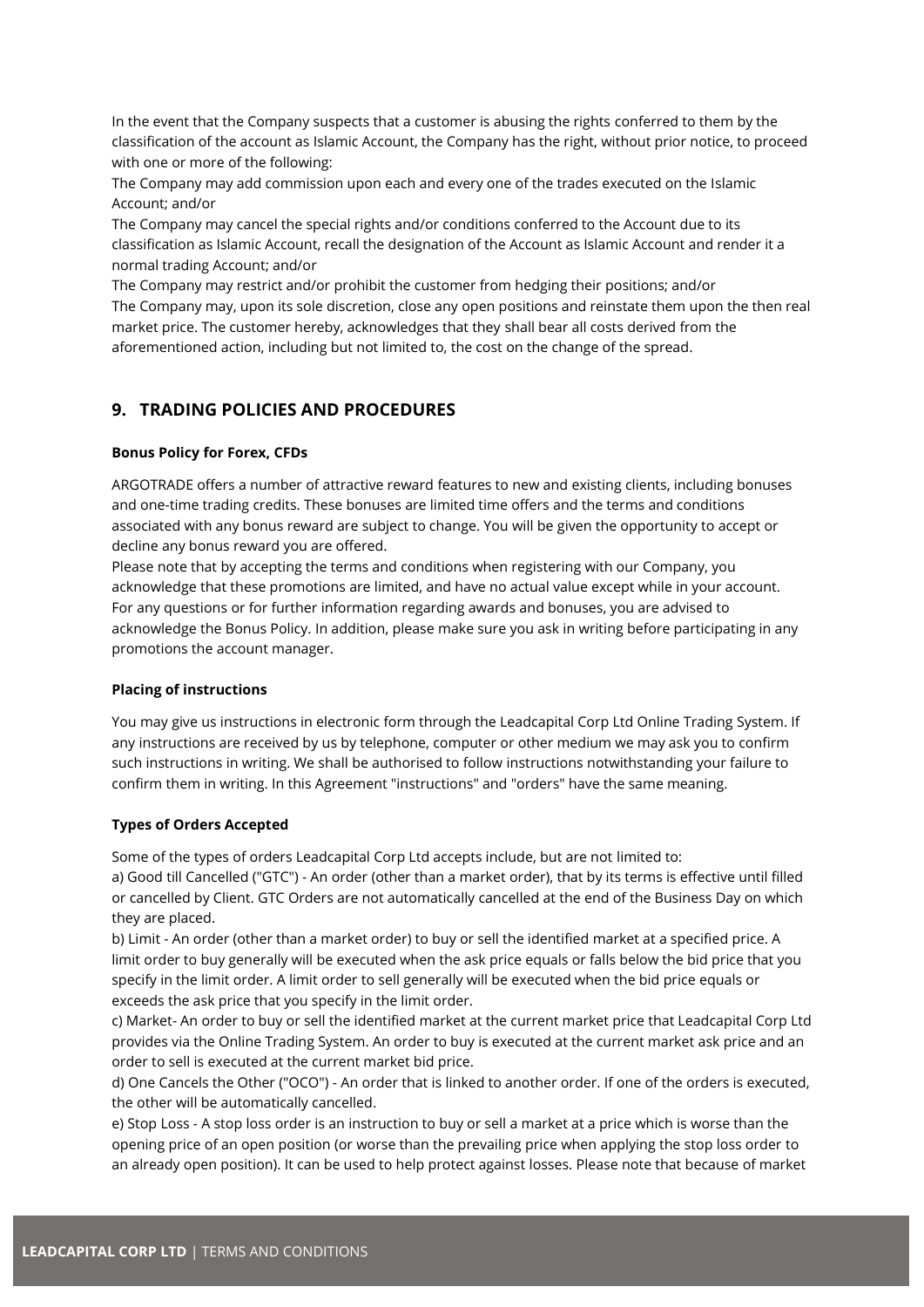gapping, the best available price that may be achieved could be materially different to the price set on the stop loss order and as such, stop loss orders are not guaranteed to take effect at the price for which they are set.

f) Trailing Stop - A trailing stop is the same as a stop loss order with the only difference being that, instead of setting a price at which the order is activated, the trailing stop order is activated at a fixed distance from the market price. For example, if Client has purchased a long open position and the market ask price increases, the trailing stop price will also increase and will trail behind the market ask price at the fixed distance set by Client. If the market ask price then decreases, the trailing stop price will remain fixed at its last position and if the market ask price reaches the trailing stop price, the order will be executed. Please note that because of market gapping, the best available price that may be achieved could be materially different to the price set on the trailing stop order and as such, trailing stop orders are not guaranteed to take effect at the fixed distance for which they are set. Following submission of an order, it is your sole responsibility to remain available for order and fill confirmations, and other communications regarding your Account until all open orders are completed. Thereafter, you must monitor your Account frequently when you have open positions in the Account.

Your order shall be valid in accordance with the type and time of the given order, as specified. If the time of validity or expiration date/time of the order is not specified, it shall be valid for an indefinite period. g) Gap - a break between prices that occurs when the price of an asset makes a sharp move up or down with no trading occurring in between. Gaps can be created by a number of factors including regular buying or selling pressure, earning announcements, or any other type of news release. If a market gaps through all orders will be filled on a best efforts basis at first available price (not order level).

#### **Currency of Trades**

Unless otherwise specified by LCC, all trades shall be made in United States Dollars (USD).

Terms of Acceptance for Orders

You can place an Order via LCC's Trading Platform. Once your instructions or Orders are received by LCC, they cannot be revoked, except with LCC's written consent which may be given at LCC's sole and absolute discretion. LCC shall have no liability for failure to execute orders. LCC shall have the right, but not the obligation, to reject any order in whole or in part prior to execution, or to cancel any order, where your Account contains funds that are insufficient to support the entire order or where such order is illegal or otherwise improper.

LCC may, in certain circumstances accept instructions, by telephone via LCC's Dealing Room, provided that LCC is satisfied, at its full discretion, of your identity and LCC is further also satisfied with the clarity of instructions. In case of an Order received by LCC in any means other than through the Trading Platform, the Order will be transmitted by LCC to the Trading Platform and processed as if it was received through the Trading Platform. It is understood that an Order will not be affected.

In the event that LCC wishes to confirm in any manner any instructions and/or Orders and/or communications sent through the telephone, it reserves the right to do so. You accept that there is a risk of misinterpretation or mistakes in the instructions or Orders sent through the telephone, regardless of what caused them, including, among others, technical failures.

#### **Execution Policy**

We are required to have an execution policy and to provide our clients with appropriate information in relation to our execution policy. LCC takes all reasonable steps to obtain the best possible results for its Customers. LCC's Best Execution Policy sets out a general overview on how orders are executed as well as several other factors that can affect the execution of a financial instrument. Where you place orders with us, the execution factors that we consider and their relative importance is as set out below:

- 1. Price. The relative importance we attach is "high".
- 2. Speed. The relative importance we attach is "high".
- 3. Likelihood of execution and settlement. The relative importance we attach is "high".
- 4. Size. The relative importance we attach is "high".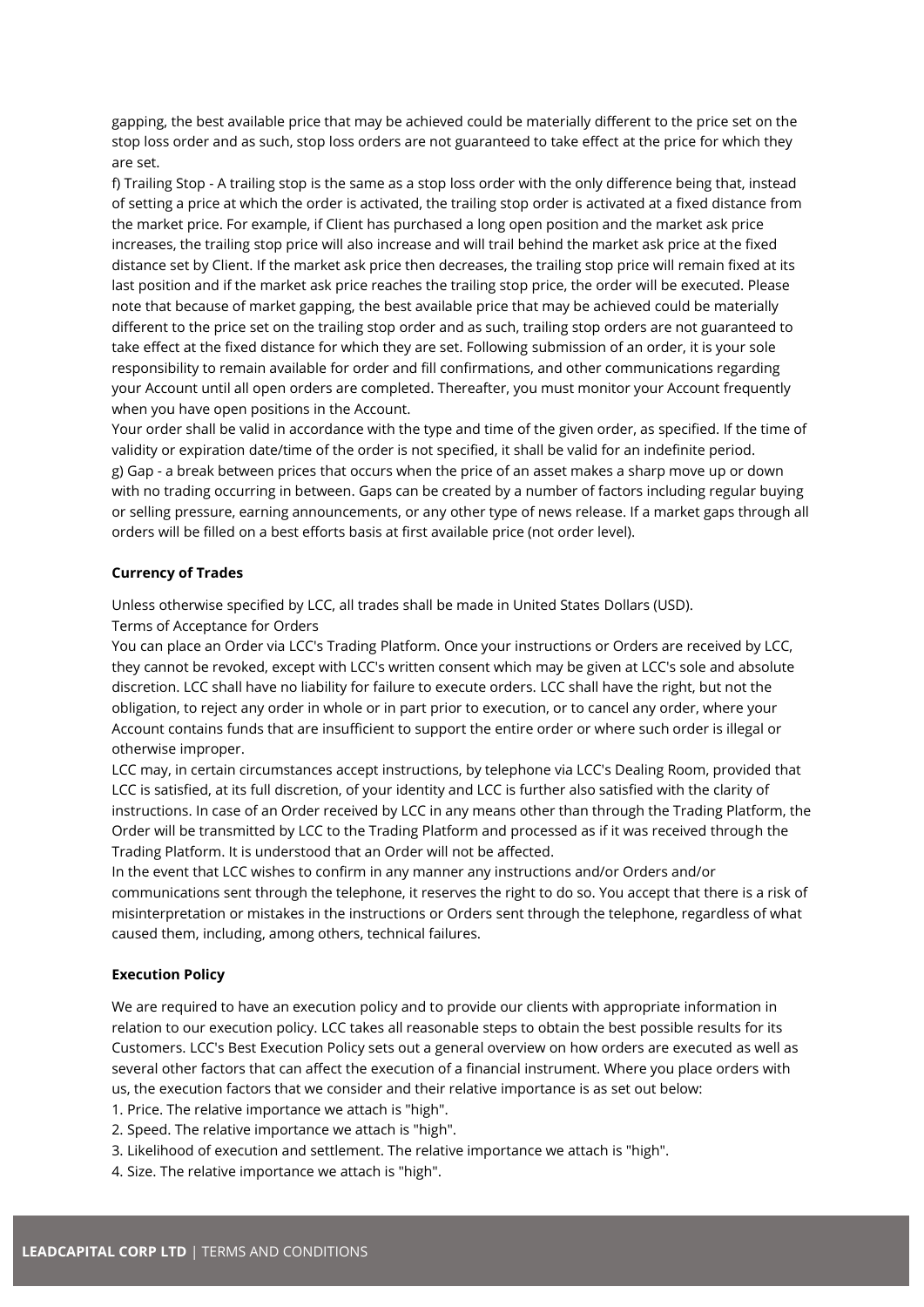We are the principal to every order you place with us and therefore we are the only execution venue.

#### **Authority**

We shall be entitled to act for you upon instructions given or purporting to be given by you without further enquiry as to the genuineness, authority or identity of the person giving or purporting to give such instructions provided such instruction is accompanied by your correct Account number and password. If your Account is a joint account, you agree that we are authorized to act on the instructions of any one person in whose name the Account is held, without further inquiry. We shall have no responsibility for further inquiry into such apparent authority and no liability for the consequences of any actions taken or failed to be taken by us in reliance on any such instructions or on the apparent authority of any such persons.

#### **Cancellation/withdrawal of instructions**

Orders may be cancelled via the LCC Online Trading System but we can only cancel your instructions if you explicitly request so, provided that we have not acted up to the time of your request upon those instructions. Executed instructions may only be withdrawn or amended by you with our consent. LCC shall have no liability for any claims, losses, damages, costs or expenses, including legal fees, arising directly or indirectly out of the failure of such order to be cancelled.

#### **Right not to accept orders**

We may, but shall not be obliged to, accept instructions to enter into a Transaction. If we decline to enter into a proposed Transaction, we shall not be obliged to give a reason but we shall promptly notify you accordingly.

Control of orders prior to execution

We have the right (but no obligation) to set limits and/or parameters to control your ability to place orders at our absolute discretion. Such limits and/or parameters may be amended, increased, decreased, removed or added to by us at our absolute discretion and may include (without limitation):

1. controls over maximum amounts placed to open a position using any of LCC's products;

2. controls over maximum positions placed per trader and per asset;

3. controls over our total exposure to you;

4. controls over prices at which orders may be submitted (to include (without limitation) controls over orders which are at a price which differs greatly from the market price at the time the order is submitted to the order book);

5. controls over the Electronic Services (to include (without limitation) any verification procedures to ensure that any particular order or orders has come from you); or

6. any other limits, parameters or controls which we may be required to implement in accordance with Applicable Regulations.

Should you surpass the limits and/or parameter we set, your trade shall be blocked and/or suspended. The position limits will be notified in advance to you either through LCC's website or trading platforms.

## **Trade Adjustments**

Clients must be aware that Forex transactions carry a high degree of risk. The amount of initial margin may be small relative to the value of the foreign currency so that transactions are 'leveraged' or 'geared'. A relatively small market movement may have a proportionately larger impact on the funds that the Client has deposited or will have to deposit. This may work against as well as for the client. Leadcapital Corp Ltd exclusively reserves the right to widen its variable spreads, adjust leverage, change its rollover rates and/or increase the margin requirements without notice under certain market conditions including, but not limited to, when the trading desk is closed, around fundamental announcements, as a result of changes in credit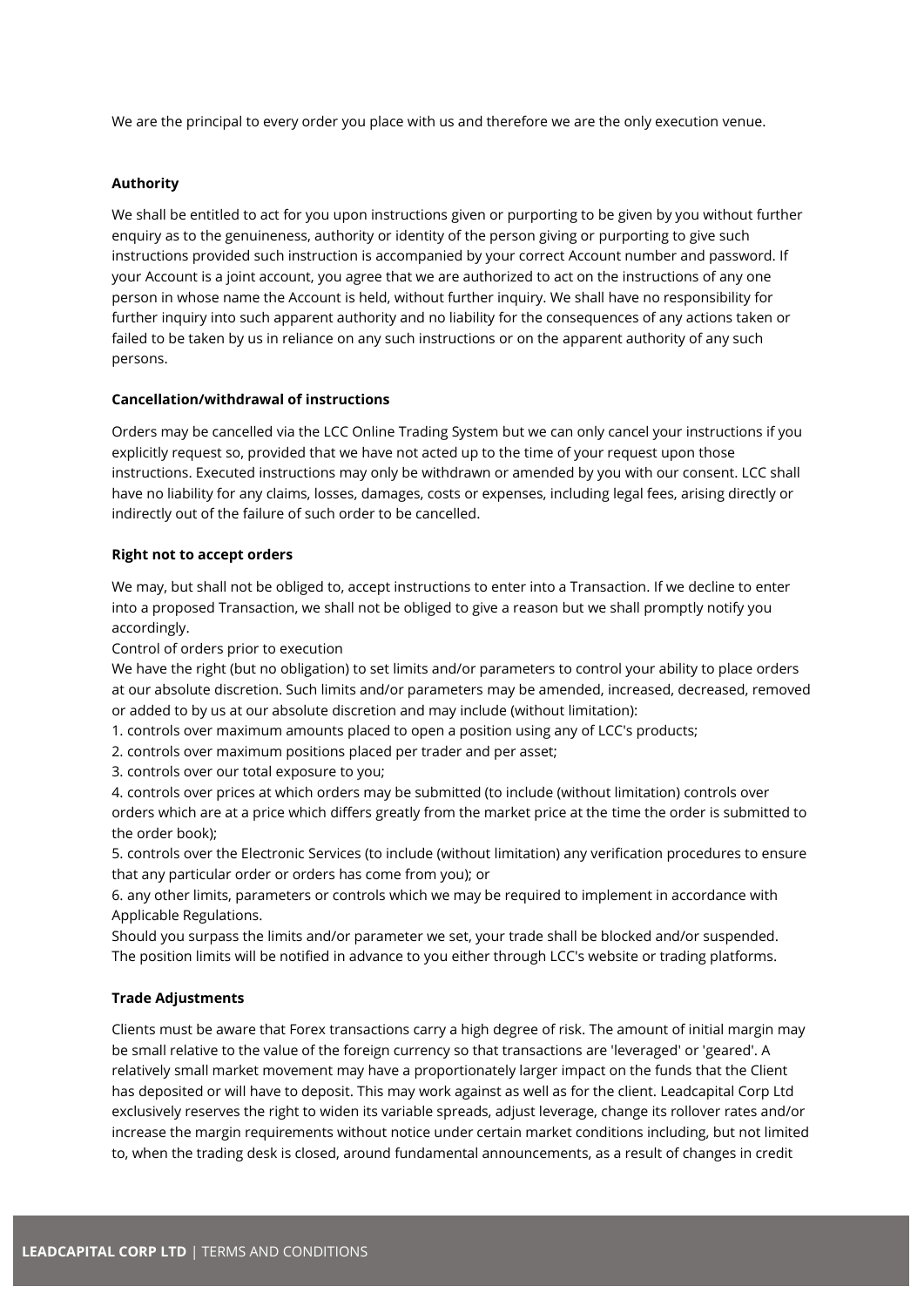markets and/or at times of extreme market volatility. In such circumstances, the Client agrees to indemnify Leadcapital Corp Ltd for any and all losses that may occur due the widening of spreads and the adjustment of leverage.

Furthermore, it should be noted that the Company operates on a 'negative balance protection' basis; this means that you cannot lose more than your initial investment.

#### **Execution of orders**

We shall use our reasonable endeavors to execute any order promptly, but in accepting your orders we do not represent or warrant that it will be possible to execute such order or that execution will be possible according to your instructions. If we encounter any material difficulty relevant to the proper carrying out of an order on your behalf we shall notify you promptly.

#### **Confirmations**

At the end of each trading day, confirmations for all Transactions that we have executed on your behalf on that trading day will be available via your online Account on our website. It is your responsibility to notify LCC if any confirmations are incorrect. Confirmations shall, in the absence of manifest error, be conclusive and binding on you, unless you place your objection in writing within 5 Business Days. You may request to receive the Account statement monthly or quarterly via email, by providing such a request to LCC, but LCC is not obliged to provide you with the paper Account statement. The Account statement may be provided at the expense of the client.

#### **Cancellation of trades**

We have the right to reject an order or to cancel a transaction if we have adequate reasons/evidence that the following have occurred:

1. fraud/illegal actions that led to the transaction,

2. any instance when LCC has cause to believe that a person's trading activities may be illegal;

3. any instance where LCC may suffer any fiscal, regulatory, or pecuniary disadvantage by virtue of anyone's activities;

4. any instance where one or more transactions are judged by LCC to have been performed in violation of this Agreement.

5.orders placed based on manipulated prices as a result of system errors or system malfunctions, 6.arbitrage trading on prices offered by our platforms as a result of systems errors; and

7.coordinated transactions by related parties in order to take advantage of systems errors and delays on systems updates.

We reserve the right to cancel any and/or all trading positions and withhold and/or forfeit any profits incurred by the Customer on all the Customer's trades if we consider that that the Customer has engaged in market Arbitrage.

Disabling and Cancelling Deposits

We have the right not to accept funds deposited by you and/or to cancel your deposits in the following circumstances:

1. if you fail to provide LCC with any documents it requests from you either for client identification purposes or for any other reason;

2. if LCC suspects or has concerns that the submitted documents may be false or fake;

3. if LCC suspects you are involved in illegal or fraudulent activity;

4. if LCC is informed that your credit or debit card (or any other payment method used) has been lost or stolen;

5. where LCC considers that there is a chargeback risk; and

6. when you deposit \$3,000 or more or if you make over 10 separate deposits to your trading Accounts and LCC is unable to verify your credit or debit card details or is unable to verify any other payment method used.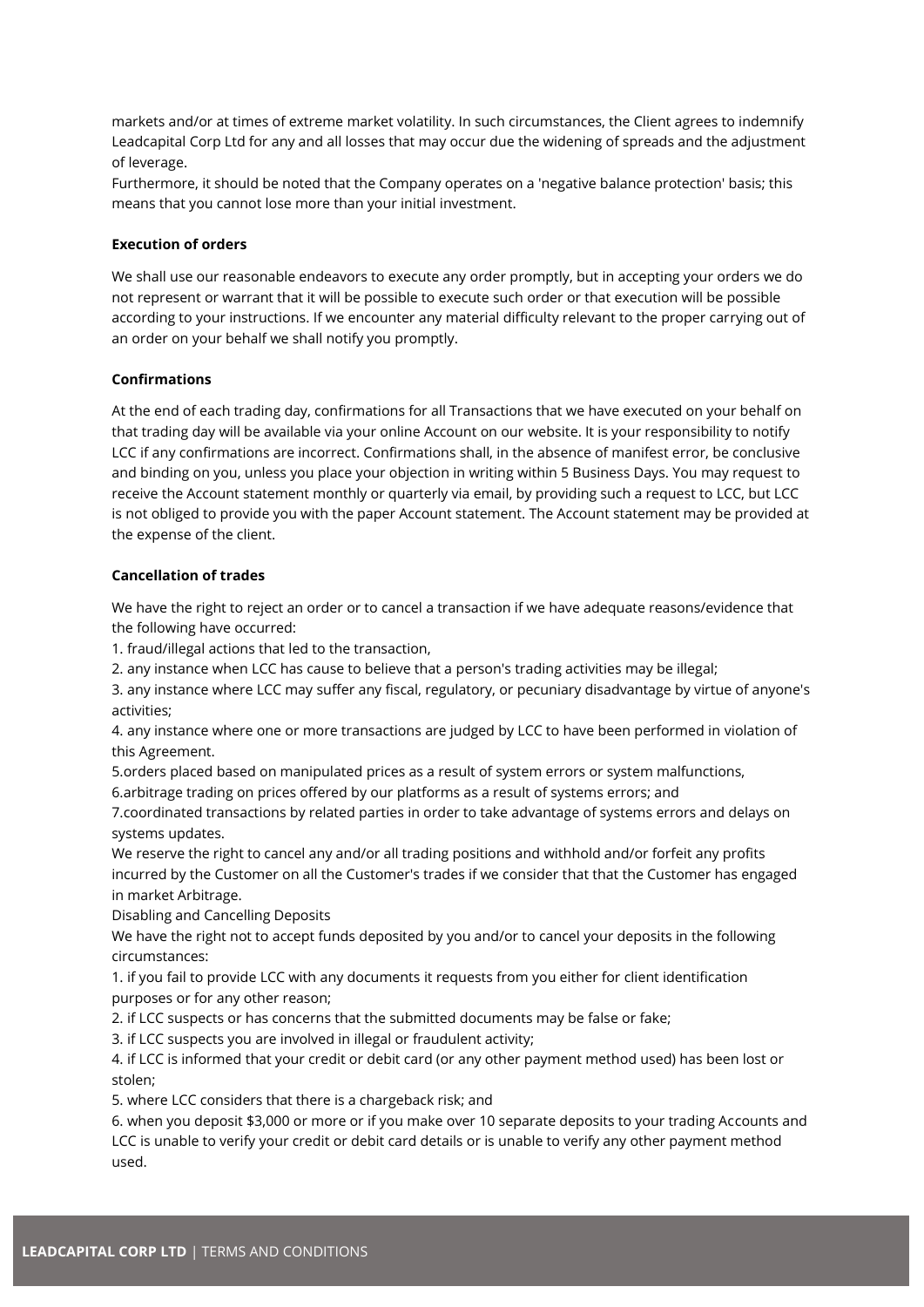In case of cancelled deposits, and if there is not a confiscation of your funds by a supervisory authority on the grounds of money laundering suspicion or for any other legal infringement, your funds will be returned to the bank account that have been initially received.

#### **Performance and settlement**

You will promptly deliver any instructions, funds, or documents deliverable by you under a Transaction in accordance with that Transaction as modified by any instructions given by us.

#### **Position limits**

We may require you to limit the number of open positions which you may have with us at any time and we may in our sole discretion close out any one or more Transactions in order to ensure that such position limits are maintained.

#### **Roll Over**

In certain market conditions you may be allowed to trade using the Roll Over feature. The Roll Over feature enables you to extend the expiration time of your trading position before it reaches the expiry date. This feature can be used subject to the following conditions:

1. An additional 30% of the initial deposit must be added automatically to your initial investment.

2. The Roll Over feature can only be used in cases where the progress of the followed price does not take the direction which you had anticipated.

3. You can only use the Roll Over feature once for each trading position.

4. The Roll Over feature shall only be available up to 15 minutes before the expiry time.

#### **Improper or Abusive Trading**

Leadcapital Corp Ltd's objective is to provide the most efficient trading liquidity available in the form of streaming, tradable prices for most of the financial instruments we offer on the trading platform. As a result of the highly automated nature of the delivery of these streaming, tradable prices, you acknowledge and accept that price misquotations are likely to occur from time to time.

Should you execute trading strategies with the objective of exploiting such misquotation(s) or act in bad faith (commonly known as 'sniping'), Leadcapital Corp Ltd shall consider this as unacceptable behaviour. Should Leadcapital Corp Ltd determine, at its sole discretion and in good faith, that you or any representative of yours trading on your behalf is taking advantage, benefitting, attempting to take advantage or to benefit of such misquotation(s) or that you are committing any other improper or abusive trading act such as for example:

a) fraud/illegal actions that led to the transaction;

b) orders placed based on manipulated prices as a result of system errors or system malfunctions;

c) arbitrage trading on prices offered by our platforms as a result of systems errors; and/or

d) coordinated transactions by related parties in order to take advantage of systems errors and delays on systems updates.

Then Leadcapital Corp Ltd will have the right to:

1) adjust the price spreads available to you; and/or

2) restrict your access to streaming, instantly tradable quotes, including providing manual quotation only; and/or

3) obtain from your account any historic trading profits that you have gained through such abuse of liquidity as determined by us at any time during our trading relationship; and/or

4) reject an order or to cancel a trade; and/or

5) immediately terminate our trading relationship

#### **Prohibited Trading**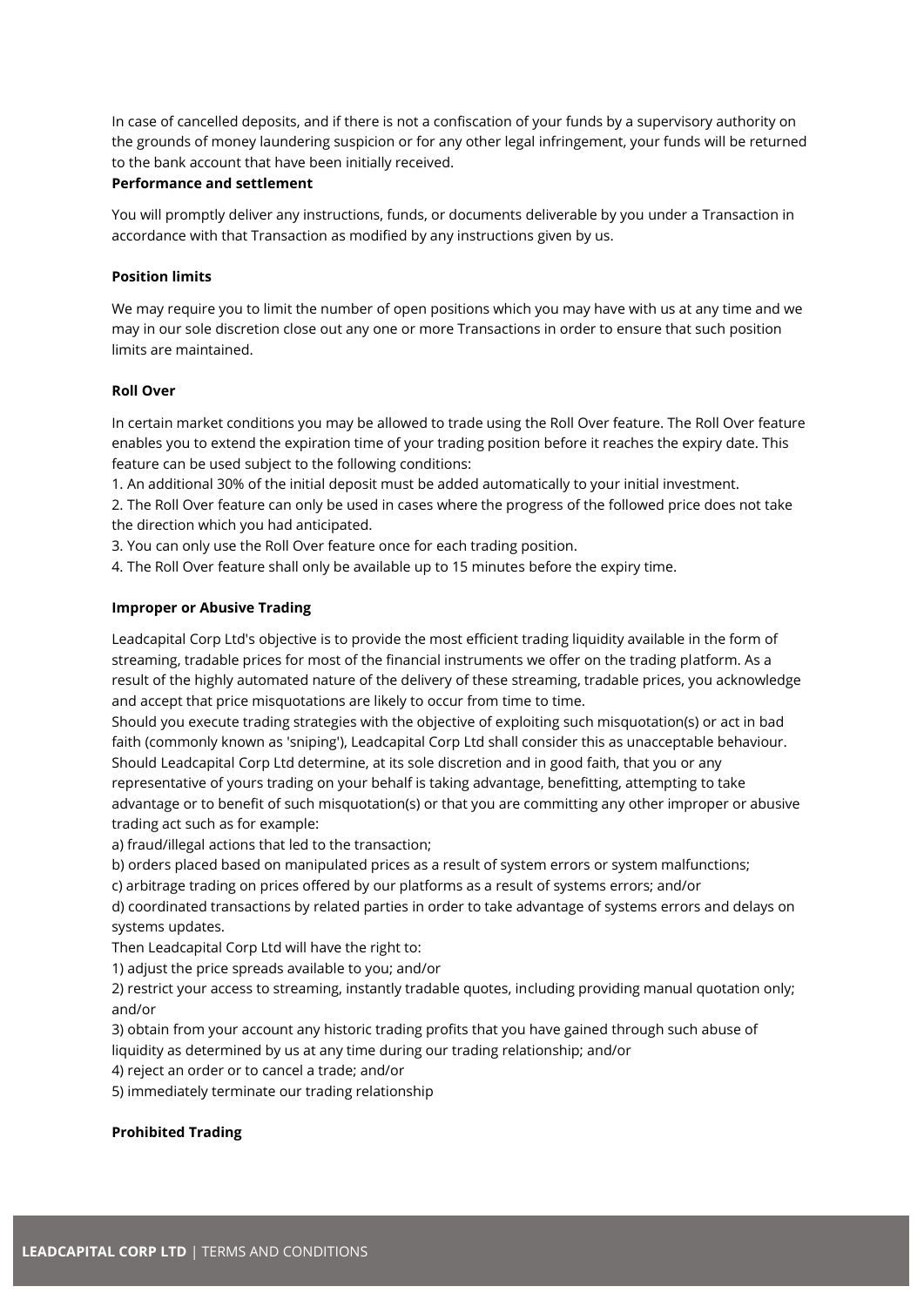No employee and/or former employee who currently works or used to work on a full time or part time basis for Leadcapital Corp Ltd or any of its related entities shall, during the term of the employee and/or former employee's service to Leadcapital Corp Ltd or any of its related entities and after termination of service become a client of any brand of Leadcapital Corp Ltd (either directly or indirectly, alone or with partners, associates, affiliates or any other third party) without Leadcapital Corp Ltd's prior written approval. Should Leadcapital Corp Ltd consider that the employee and/or former employee is trading with any brand of Leadcapital Corp Ltd without the Leadcapital Corp Ltd's prior written approval personally and/or via a third party we shall consider all the trading to be abusive and/or improper trading. In such circumstances the employee and/or former employee's trading account(s) and all open positions shall be closed immediately and any funds held within the account shall be confiscated. No business associate or former business associate of Leadcapital Corp Ltd or any of its related entities shall, during the period of the agreement between the associate/former business associate and Leadcapital Corp Ltd and after termination of such agreement, become a client of any brand of Leadcapital Corp Ltd (either directly or indirectly, alone or with partners, associates, affiliates or any other third party) without Leadcapital Corp Ltd's prior written approval. Should Leadcapital Corp Ltd consider that the associate/former business associate is trading with any brand of Leadcapital Corp Ltd without Leadcapital Corp Ltd's prior written approval personally and/or via a third party we shall consider all the trading to be abusive and/or improper trading. In such circumstances the relevant associate/former business associate's trading account(s) and all open positions shall be closed immediately and any funds held within the account shall be confiscated. Trailing Stop functionality in case that MT4 terminal is closed

In the event that the MetaTrader 4 client terminal is closed, trailing stop will not work. This happens as the trailing stop works on the client terminal side and in this respect, if the client terminal is closed, only the stop loss that was placed by trailing stop before the closing of the terminal can trigger.

#### **Withdrawals**

Once your withdrawal request is approved, your withdrawal request will be processed by us and sent to the same bank, credit card or other source for execution on the same day that the request to withdraw funds was made, or the next working day if the client's request is received outside of normal trading hours. (Note: Some banks and credit card companies may take time to process payments especially in currencies where a correspondent bank is involved in the transaction). The funds will be returned to the bank account/credit card/other source from which the funds were debited. You are fully responsible for the payment details that you provided to LCC and LCC accepts no responsibility if you have provided false or inaccurate bank details. Further, withdrawals bare third party charges which may vary in accordance with the terms and conditions of the third parties. These charges may be verified upon request.

The minimum withdrawal amount for all methods (excluding the wire transfer) is \$20. The minimum withdrawal amount request for wire transfer is \$100. Any withdrawal request for an amount below the two amounts mentioned above, will incur handling and processing charges as follows: minimum \$10 for all methods (excluding wire transfer) and minimum \$ 50 for the wire transfer.

If you request a withdrawal of funds from your Account and we cannot comply with it without closing some part of your open positions, we will not comply with the request until you have closed sufficient positions to allow you to make the withdrawal. Withdrawals will only be made on request by you, by bank transfer to an account in your name or such other method as we, in our absolute discretion, may determine. In the event that it is not possible for the funds to be withdrawn without delay, LCC, in meeting its obligations to act in the client's best interest, will keep the client informed, including about the reasons for any delay and the expected timeframe before the funds will be withdrawn. Information provided to the client about any delays in withdrawing funds will be fair, clear and not misleading.

LCC will endeavour to process your withdrawal requests promptly, however the time needed for the requested funds to be processed and appear in your account will depend upon the method used for depositing the funds and the third parties which are executing the payments.

#### **Stock Related Payouts on CFDs**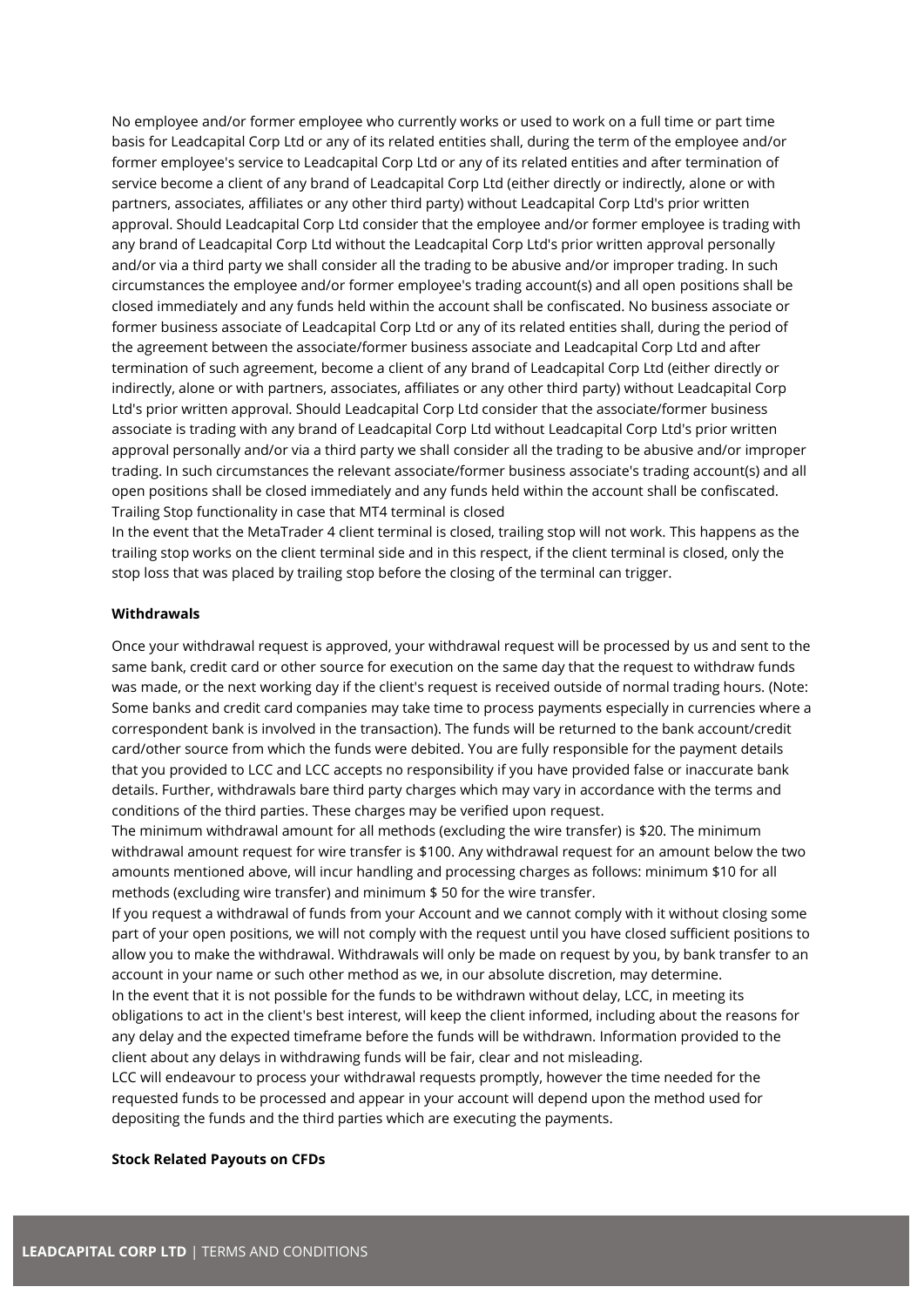Payments on Stock Splits, Reverse Stock Splits, Stock Dividends and other Stock related events can have an impact on the share price and thus on the price of an equity based CFD. A person who holds a CFD position has no ownership of the underlying instrument. However, when a client holds a long CFD position, Leadcapital Corp Ltd shall pay the equivalent of the dividend to that client and deduct the equivalent from any client holding a short CFD position. This shall be done on or shortly after the ex-dividend date as that is when the economic effect is felt on the underlying share price.

MT4 Trading Account Archiving

If we do not record any activity in your MT4 Trading Account during a continuous period of three (3) months and you have a zero-account balance, your MT4 Trading Account and all its history will be archived on our trade server.

If you wish to keep using your MT4 Trading Account or restore it in the future, please contact us at info@leadcapitalcrp.com.

#### **Inactive and Dormant Account**

The Customer acknowledges and confirms that any trading account(s), held with LCC by a LCC Customer where the Customer has not: 1. placed a trade; 2. opened or closed positions; and/or 3. made a deposit into the Customers trading account; for a period of ninety (90) days and more, shall be classified by LCC as an Inactive Account ("Inactive Account") where the Customer has and continues to:

- 1. place a trade;
- 2. open or close positions; and/or
- 3. make a deposit into the Customers trading account;

the account shall be classified by LCC as an Active Account ("Active Account")

The Client further acknowledges and confirms that such Inactive Accounts will be subject to a monthly charge of \$25 (or equivalent in other currencies), relating to the maintenance/administration of such Inactive Accounts. The Customer further agrees that any Inactive Accounts, holding zero balance/equity, shall be turned to Dormant ("Dormant Account"). In cases where your account remains Inactive for a period exceeding 12 months, an Annual Inactivity Fee shall apply, which will be deducted at a rate of one-hundred US Dollars (\$100) or equivalent per quarter, minus any monthly inactivity fees already charged. The Annual Inactivity Fee may be charged by the Company at any point subsequent to the 12-month period being exceeded and applies retroactively. For re-activation of Dormant Accounts, the Customer must contact LCC's Customer Support Department and inform them of the Customer's wish to reactivate the Dormant Account. The Customer's Dormant Account will then be reactivated (subject to, if required, up-to-date Know Your Customer documentation provided to LCC by Customer) and become an Active Account.

## <span id="page-18-0"></span>**10. ELECTRONIC TRADING TERMS**

#### **Scope**

These clauses apply to your use of any Electronic Services.

#### **Access and Trading Hours**

Once you have gone through the security procedures associated with an Electronic Service provided by us, you will get access to LCC's website and/or trading platforms, unless agreed otherwise or stated on our website in order to place orders for any Financial Instrument available from LCC and entering into Transactions with LCC. Further, you will be able to trade on the LCC's Trading Platforms with and through LCC with the use of a personal computer, smartphone or any other similar device that is connected to the internet. In this respect, you understand that LCC can, at its absolute discretion, terminate your access to LCC's systems in order to protect both the Company's and your interests and to ensure the systems' effectiveness and efficiency.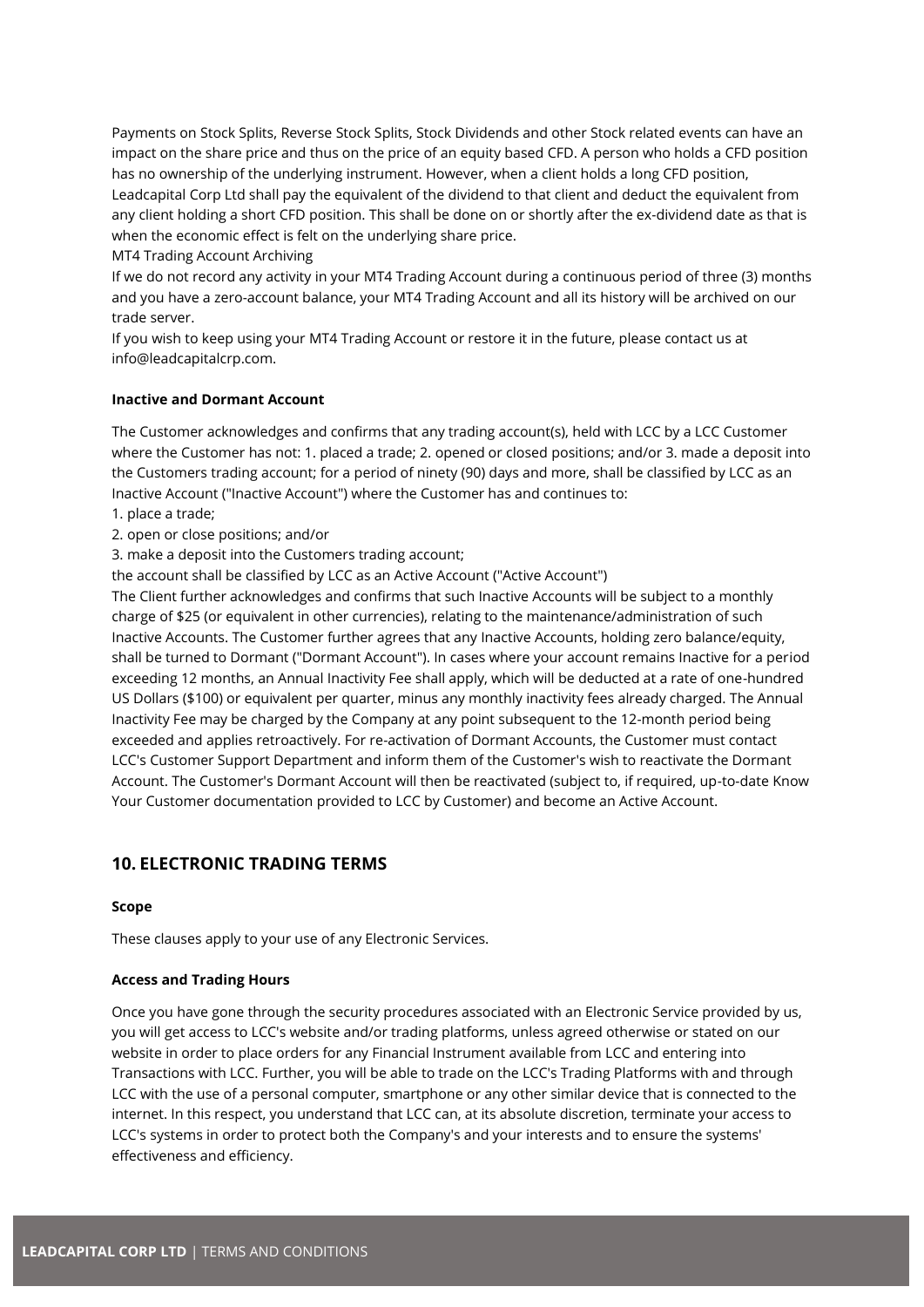All references to LCC's hours of trading are in Greenwich Mean Time ("GMT") using 24-hour format. Our Electronic Services will normally be available continuously from 21:00 GMT Sunday until 21:00 GMT Friday (winter time), every week, excluding public holidays where the Forex market does not operate and cases where the market is closed due to illiquidity in the financial instruments. Please consult our website for more details on operating times for each financial instrument. We reserve the right to suspend or modify the operating hours on our own discretion and on such event our website will be updated without delay in order to inform you accordingly. In this respect the operating hours, as indicated on the websites operated by our company and to which you have trading rights are the applicable. We may change our security procedures at any time and we will inform you of any new procedures that apply to you as soon as possible.

Electronic Order entry for Market Orders equals Order execution

In regards to Forex, to enter an online order, you must access the Markets window, then click on "BUY/SELL" for the relevant market. A new window will appear in which you enter the price and lot size. The order is filled shortly after you hit the OK button provided you have sufficient funds in your Account. Orders may fail for several reasons including changing dealer prices, insufficient margin, unspecified lot size or unanticipated technical difficulties.

Restrictions on services provided

There may be restrictions on the number of Transactions that you can enter into on any one day and also in terms of the total value of those Transactions when using an Electronic Service. Please refer to our website for details of the limits imposed upon Transactions carried out through our Electronic Services.

#### **Access requirements**

You will be responsible for providing the System to enable you to use an Electronic Service.

#### **Virus detection**

You will be responsible for the installation and proper use of any virus detection/scanning program we require from time to time.

Use of information, data and software

In the event that you receive any data, information or software via an Electronic Service other than that which you are entitled to receive pursuant to this Agreement, you will immediately notify us and will not use, in any way whatsoever, such data, information or software.

#### **Maintaining standards**

When using an Electronic Service you must:

1. ensure that the System is maintained in good order and is suitable for use with such Electronic Service; 2. run such tests and provide such information to us as we shall reasonably consider necessary to establish that the System satisfies the requirements notified by us to you from time to time;

3. carry out virus checks on a regular basis;

4. inform us immediately of any unauthorised access to an Electronic Service or any unauthorised Transaction or instruction which you know of or suspect and, if within your control, cause such unauthorised use to cease; and

5. not at any time leave the terminal from which you have accessed such Electronic Service or let anyone else use the terminal until you have logged off such Electronic Service.

## **System defects**

In the event you become aware of a material defect, malfunction or virus in the System or in an Electronic Service, you will immediately notify us of such defect, malfunction or virus and cease all use of such Electronic Service until you have received permission from us to resume use.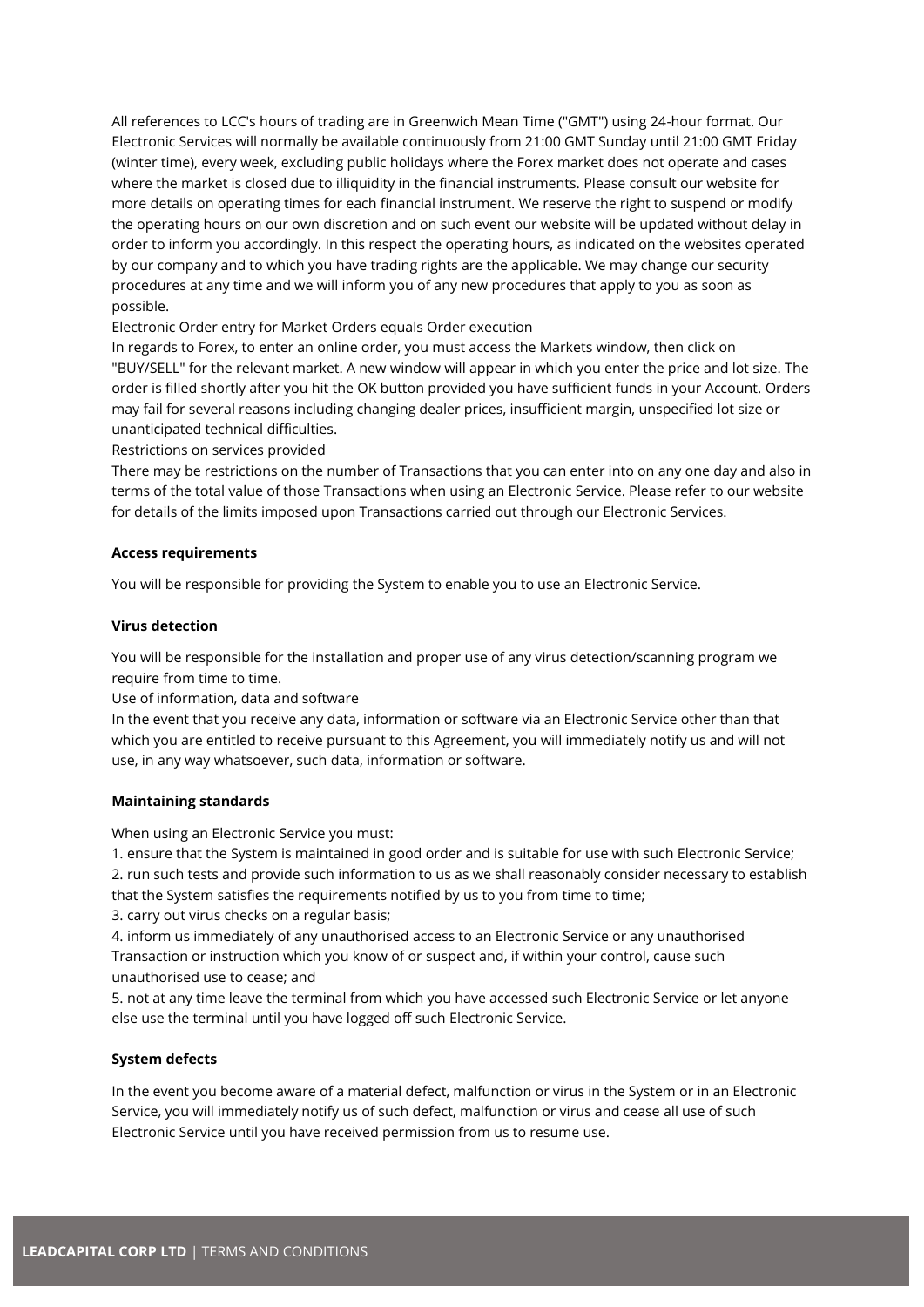#### **Intellectual Property**

All rights in patents, copyrights, design rights, trade marks and any other intellectual property rights (whether registered or unregistered) relating to the Electronic Services remain vested in us or our licensors. You will not copy, interfere with, tamper with, alter, amend or modify the Electronic Services or any part or parts thereof unless expressly permitted by us in writing, reverse compile or disassemble the Electronic Services, nor purport to do any of the same or permit any of the same to be done, except in so far as such acts are expressly permitted by law. Any copies of the Electronic Services made in accordance with law are subject to the terms and conditions of this Agreement. You shall ensure that all the licensors trademarks and copyright and restricted rights notices are reproduced on these copies. You shall maintain an up-todate written record of the number of copies of the Electronic Services made by you. If we so request, you shall as soon as reasonably practical, provide to us a statement of the number and whereabouts of copies of the Electronic Services.

#### **Liability and Indemnity**

Without prejudice to any other terms of this Agreement, relating to the limitation of liability and provision of indemnities, the following clauses shall apply to our Electronic Services.

#### 1. System errors

We shall have no liability to you for damage which you may suffer as a result of transmission errors, technical faults, malfunctions, illegal intervention in network equipment, network overloads, malicious blocking of access by third parties, internet malfunctions, interruptions or other deficiencies on the part of internet service providers. You acknowledge that access to Electronic Services may be limited or unavailable due to such system errors, and that we reserve the right upon notice to suspend access to Electronic Services for this reason.

#### 2. Delays

Neither we nor any third-party software provider accepts any liability in respect of any delays, inaccuracies, errors or omissions in any data provided to you in connection with an Electronic Service.

We do not accept any liability in respect of any delays, inaccuracies or errors in prices quoted to you if these delays, inaccuracies or errors are caused by third party service providers with which we may collaborate. We shall not be obliged to execute any instruction which has been identified that is based on errors caused by delays of the system to update prices provided by the system price feeder or the third-party service providers. We do not accept any liability towards executed trades that have been based and have been the result of delays as described above.

3. Viruses from an Electronic Service

We shall have no liability to you (whether in contract or in tort, including negligence) in the event that any viruses, worms, software bombs or similar items are introduced into the System via an Electronic Service or any software provided by us to you in order to enable you to use the Electronic Service, provided that we have taken reasonable steps to prevent any such introduction.

#### 4. Viruses from your System

You will ensure that no computer viruses, worms, software bombs or similar items are introduced into our computer system or network and will indemnify us on demand for any loss that we suffer arising as a result of any such introduction.

#### 5. Unauthorised use

We shall not be liable for any loss, liability or cost whatsoever arising from any unauthorised use of the Electronic Service. You shall on demand indemnify, protect and hold us harmless from and against all losses, liabilities, judgements, suits, actions, proceedings, claims, damages and costs resulting from or arising out of any act or omission by any person using an Electronic Service by using your designated passwords, whether or not you authorised such use.

#### 6. Markets

We shall not be liable for any act taken by or on the instruction of an exchange, clearing house or regulatory body.

7. Suspension or permanent withdrawal with notice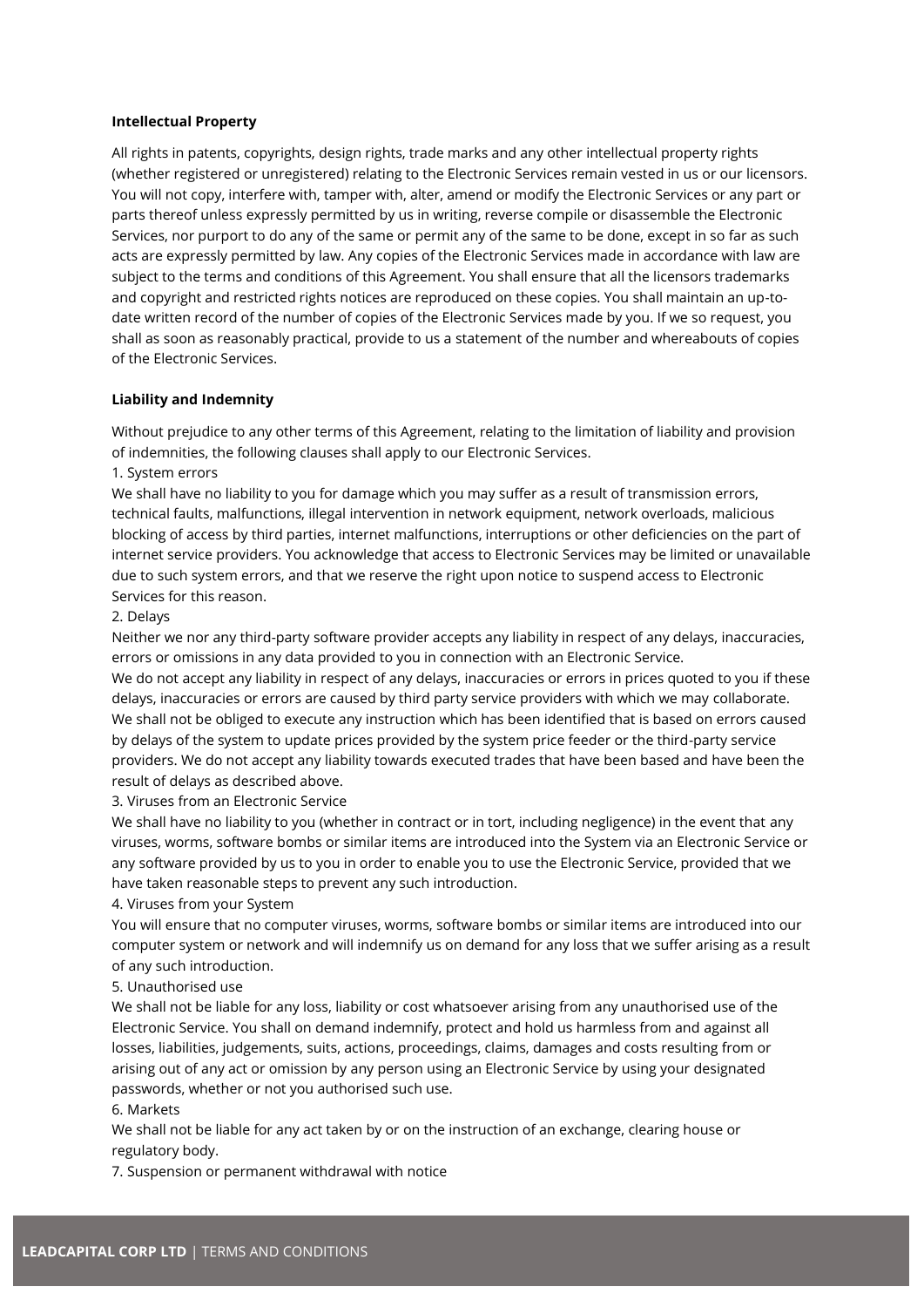We may suspend or permanently withdraw an Electronic Service, by giving you 24 hours written notice. 8. Immediate suspension or permanent withdrawal

We have the right, unilaterally and with immediate effect, to suspend or withdraw permanently your ability to use any Electronic Service, or any part thereof, without notice, where we consider it necessary or advisable to do so, for example due to your non-compliance with the Applicable Regulations, breach of any provisions of this Agreement, on the occurrence of an Event of Default, network problems, failure of power supply, for maintenance, or to protect you when there has been a breach of security. In addition, the use of an Electronic Service may be terminated automatically, upon the termination (for whatever reason) of:

- 1. any licence granted to us which relates to the Electronic Service; or
- 2. this Agreement.
- 9. Effects of termination

In the event of a termination of the use of an Electronic Service for any reason, upon request by us, you shall, at our discretion, return to us or destroy all hardware, software and documentation we have provided you in connection with such Electronic Service and any copies thereof.

## <span id="page-21-0"></span>**11. MARGINING ARRANGEMENTS**

#### **Contingent liability**

Where we effect or arrange a Transaction, you should note that, depending upon the nature of the Transaction, you may be liable to make further payments when the Transaction fails to be completed or upon the earlier settlement or closing out of your position. You may be required to make further variable payments by way of margin against the purchase price of the investment, instead of paying (or receiving) the whole purchase (or sale) price immediately. The movement in the market price of your investment will affect the amount of margin payment you will be required to make. We will monitor your margin requirements on a daily basis and we will inform you as soon as it is reasonably practicable of the amount of any margin payment required under this clause.

#### **Margin call**

You agree to pay us on demand such sums by way of margin as are required from time to time as we may in our discretion reasonably require for the purpose of protecting ourselves against loss or risk of loss on present, future or contemplated Transactions under this Agreement.

#### **Failure to meet margin call**

Please note that in the event that you fail to meet a margin call, we may immediately close out the position.

#### **Form of margin**

Margin must be paid in cash in currency acceptable by us, as requested from time to time by the Company. Cash Margin paid to us is held as client money in accordance with the requirements of the Client Money Rules. Margin deposits shall be made by wire transfer, credit card, e-wallet or by such other means as The Company may direct.

#### **Set-off on default**

If there is an Event of Default or this Agreement terminates, we shall set-off the balance of cash margin owed by us to you against your obligations (as reasonably valued by us). The net amount, if any, payable between us following such set-off, shall take into account the Liquidation Amount payable under Clause 15 (Netting).

#### **Further assurance**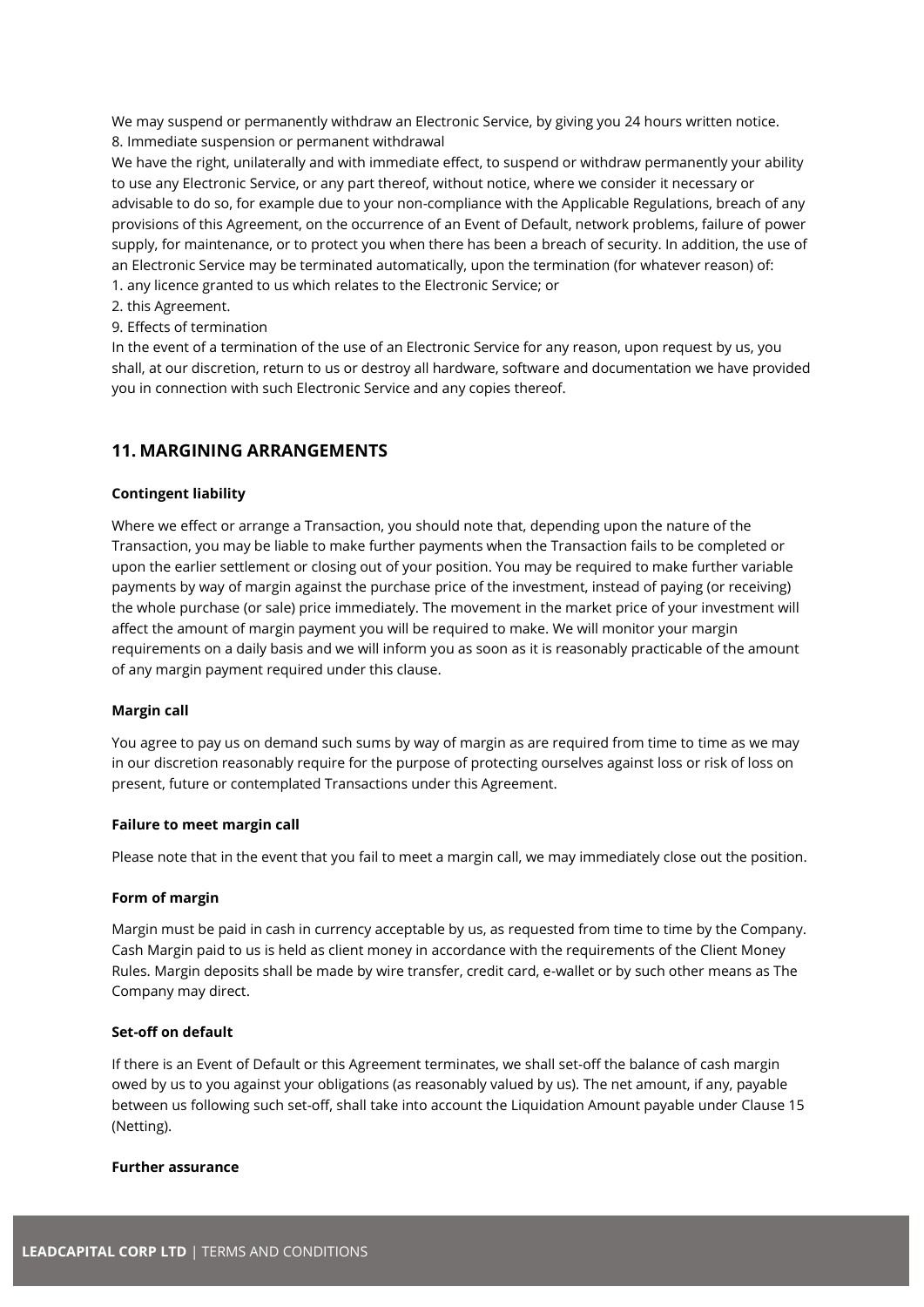You agree to execute such further documents and to take such further steps as we may reasonably require to perfect our security interest over and obtain legal title to the Secured Obligations.

#### **Negative pledge**

You undertake neither to create nor to have outstanding any security interest whatsoever over, nor to agree to assign or transfer, any of the cash margin transferred to us, except a lien routinely imposed on all securities in a clearing system in which such securities may be held.

#### **General lien**

In addition and without prejudice to any rights to which we may be entitled under this Agreement or any Applicable Regulations, we shall have a general lien on all cash held by us or our Associates or our nominees on your behalf until the satisfaction of the Secured Obligations.

## <span id="page-22-0"></span>**12. CLIENT FUNDS**

#### **Client funds**

We treat funds received from you or held by us on your behalf in accordance with the requirements of the relevant regulations. In particular, funds belonging to you that will be used for trading purposes will be kept in an account with any bank or financial institution used to accept funds which LCC will specify from time to time and will be held in LCC's name.

By accepting this Agreement, you authorize LCC to make any necessary reconciliation transfers in order for the bank account balance to match the trading account balance, including, without prejudice to the generality of the above, withdrawals for the settlement of all transactions undertaken under the Agreement and all amounts which are payable by or on behalf of the Customer to LCC or any other person. It is understood that any amount payable by LCC to you, shall be paid directly to you to a bank account the beneficial owner of which is you. Fund transfer requests are processed by LCC within the time period specified on LCC's official website and the time needed for crediting into your personal account will depend on your bank account provider.

You agree that any amounts sent by you in the LCC's bank accounts, will be deposited to your trading account at the value date of the payment received and net of any charges/fees charged by the bank account providers or any other intermediary involved in such transaction process. In order for LCC to accept any deposits by you, the identification of the sender must by verified and ensure that the person depositing the funds is you. If these conditions are not met, LCC reserves the right to refund the net amount deposited via the method used by the depositor.

#### **Interest**

You, the client, acknowledge and confirm that no interest will be received on the balance of your account.

#### **Unclaimed client funds**

You agree that we may cease to treat your funds as client funds if there has been no movement on your balance for six years. We shall write to you at your last known address informing you of our intention of no longer treating your balance as client funds and giving you 28 days to make a claim.

#### **Liability and Indemnity**

You agree that we shall not be liable for any default of any counterparty, bank, custodian or other entity which holds funds on your behalf or with or through whom transactions are conducted.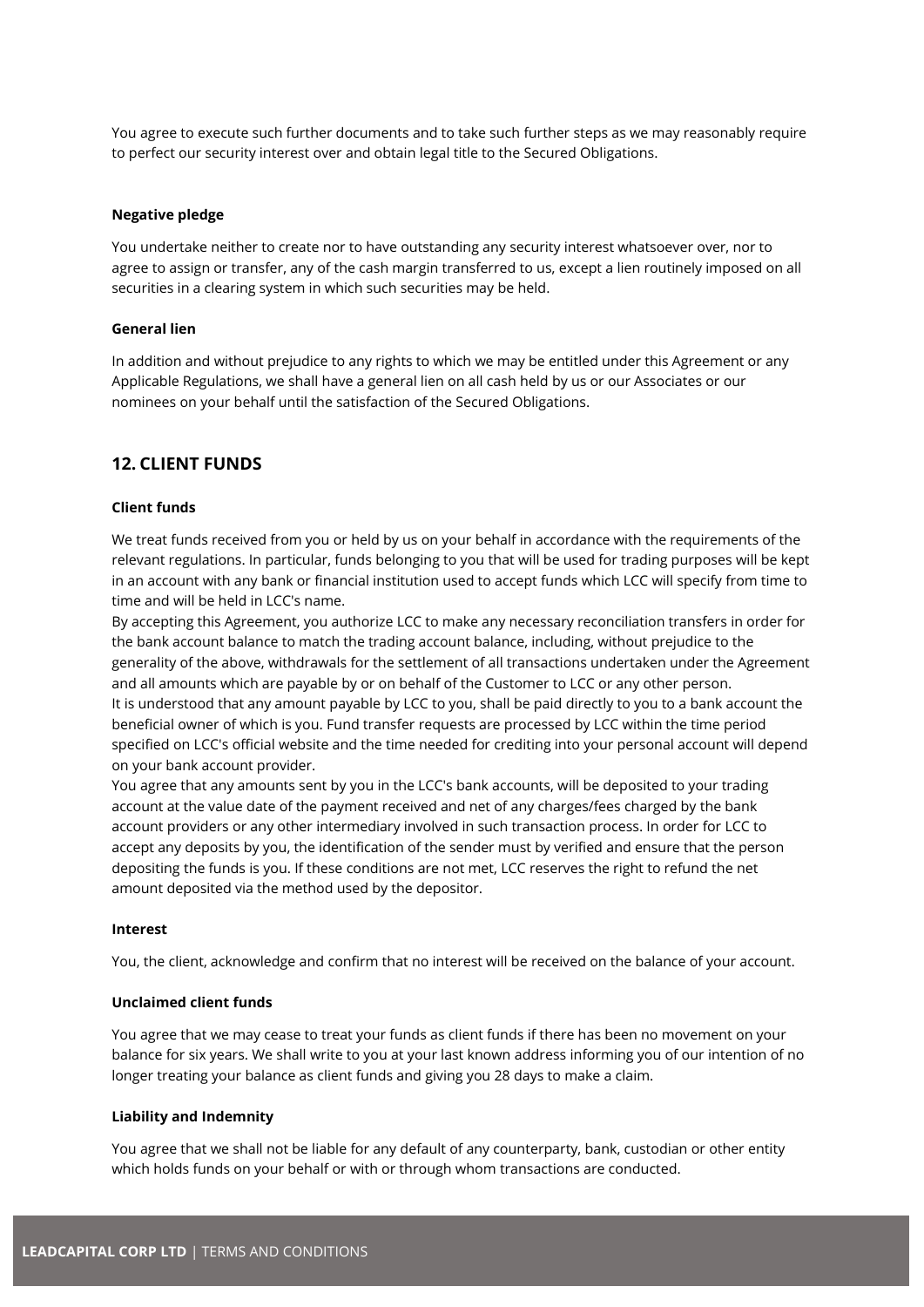The Company will not be liable for loss suffered by you in connection to your funds held by us, unless such loss directly arises from our gross negligence, willful default or fraud.

## <span id="page-23-0"></span>**13. REPRESENTATIONS, WARRANTIES AND COVENANTS**

You represent and warrant to us on the date this Agreement comes into effect and as of the date of each Transaction that:

1. if you are a natural person, you are of legal age and you have full legal capacity to enter into this Agreement;

2. if you are not a natural person:

A. you are duly organized, constituted and validly existing under the applicable laws of the jurisdiction in which you are constituted;

B. execution and delivery of this Agreement, all Transactions and the performance of all obligations contemplated under this Agreement have been duly authorized by you; and

C. each natural person executing and delivering this Agreement on your behalf, entering Transactions and the performance of all obligations contemplated under this Agreement have been duly authorized by you and have been disclosed to us providing all the necessary information and/or documentation,

3. you have all necessary authority, powers, consents, licences and authorisations and have taken all necessary action to enable you lawfully to enter into and perform this Agreement and such Transaction and to grant the security interests and powers referred to in this Agreement;

4. the persons entering into this Agreement and each Transaction on your behalf have been duly authorised to do so and are disclosed to us giving details of the relationship with you by providing all necessary information and/or documentation;

5. this Agreement, each Transaction and the obligations created under them both are binding upon you and enforceable against you in accordance with their terms (subject to applicable principles of equity) and do not and will not violate the terms of any regulation, order, charge or agreement by which you are bound; 6. no Event of Default or any event which may become (with the passage of time, the giving of notice, the making of any determination or any combination of the above) an Event of Default (a "Potential Event of Default") has occurred and is continuing with respect to you or any Credit Support Provider;

7. you act as principal and sole beneficial owner (but not as trustee) in entering into this Agreement and each Transaction and in case you wish to open, either in the present time or in the future, more than one accounts with LCC either as individual client (natural person) or as the beneficial owner of a corporate client (legal person) it is required to immediately disclose to us that you are the beneficial owner of the account(s) during the account opening procedure and to provide us with the necessary information and/or documentation regarding the relationship between the natural and/or legal person(s);

8. any information which you provide or have provided to us in respect of your financial position, domicile or other matters is accurate and not misleading in any material respect;

9. You are not located in any Banned Jurisdiction. We reserve the right to request any additional information which we deem necessary, in form and content satisfactory to us, in order to verify compliance with this paragraph.

10. you are willing and financially able to sustain a total loss of funds resulting from Transactions and trading in such Transactions is a suitable investment for you; and

11. except as otherwise agreed by us, you are the sole beneficial owner of all funds you transfer under this Agreement, free and clear of any security interest whatsoever other than a lien routinely imposed on all securities in a clearing system in which such securities may be held.

#### **Covenants:**

Your covenant to us:

1. you will at all times obtain and comply, and do all that is necessary to maintain in full force and effect, all authority, powers, consents, licences and authorisations referred to in this clause;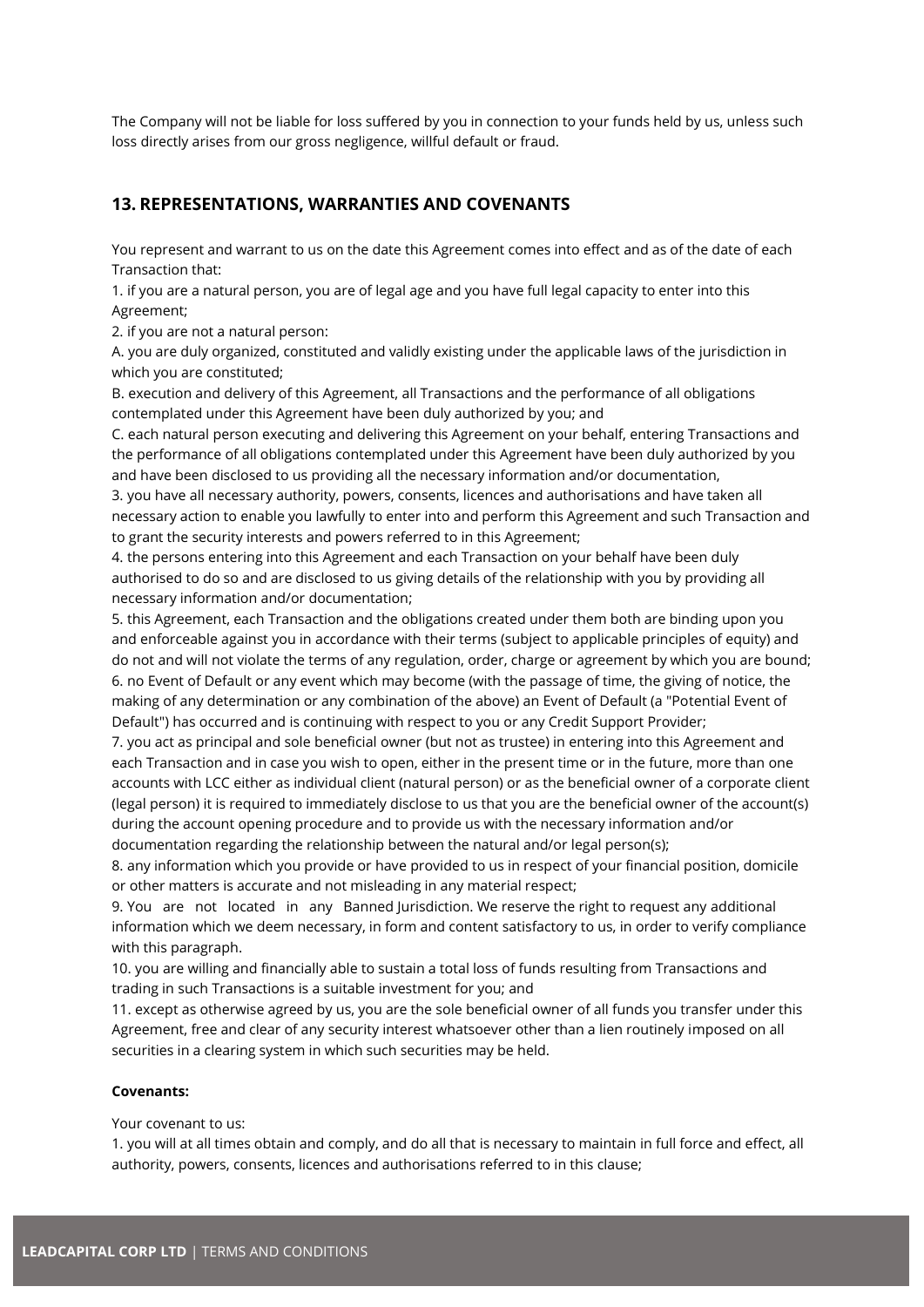2. you will promptly notify us of the occurrence of any Event of Default or Potential Event of Default with respect to yourself or any Credit Support Provider;

3. you will use all reasonable steps to comply with all Applicable Regulations in relation to this Agreement and any Transaction, so far as they are applicable to you or us;

4. you will not send orders or otherwise take any action that could create a false impression of the demand or value for a financial instrument. Nor will you send orders which we have reason to believe are in breach of Applicable Regulations or by taking advantage of the account(s) you may maintain with LCC could be considered as system abusive orders, including but not limited to one's intention to benefit from delays in the prices, to trade at off-market prices and/or outside trading hours and to abuse the system for trading at manipulated prices; and

5. upon demand, you will provide us with such information as we may reasonably require to evidence the matters referred to in this clause or to comply with any Applicable Regulations. You agree and understand:

That in the event that LCC has such proofs that are adequate to indicate that certain amounts received by you are proceeds from illegal acts or products of any criminal activity and/or belonging to a third party, LCC reserves the right to refund these amounts to the sender, either this being you or a beneficial owner of a legal entity. Furthermore, you also agree and understand that LCC may reverse any Transactions performed in your Trading Account and may terminate this agreement. LCC at the discretion of its compliance officer may report any suspicious transactions to the relevant authorities. LCC reserves the right to take any legal action against you to cover and indemnify itself upon such an event and may claim any damages caused to LCC by you as a result of such an event.

## <span id="page-24-0"></span>**14. EVENTS OF DEFAULT**

The following shall constitute Events of Default on the occurrence of which LCC shall be authorised to exercise its rights in accordance with the paragraph below:

1. you fail to make any payment when due under this Agreement or to observe or perform any other provision of this Agreement and such failure continues for one Business Day after notice of nonperformance has been given by us to you;

2. you commence a voluntary case or other procedure seeking or proposing liquidation, reorganisation, an arrangement or composition, a freeze or moratorium, or other similar relief with respect to you or your debts under any bankruptcy, insolvency, regulatory, supervisory or similar law (including any corporate or other law with potential application to you, if insolvent), or seeking the appointment of a trustee, receiver, liquidator, conservator, administrator, custodian or other similar official (each a "Custodian") of you or any substantial part of your assets, or if you take any corporate action to authorise any of the foregoing, and in the case of a reorganisation, arrangement or composition, we do not consent to the proposals;

3. an involuntary case or other procedure is commenced against you seeking or proposing liquidation, reorganisation, an arrangement or composition, a freeze or moratorium, or other similar relief with respect to you or your debts under any bankruptcy, insolvency, regulatory, supervisory or similar law (including any corporate or other law with potential application to you, if insolvent) or seeking the appointment of a Custodian of you or any substantial part of your assets and such involuntary case or other procedure either:

A. has not been dismissed within five days of its institution or presentation; or

B. has been dismissed within such period but solely on the grounds of an insufficiency of assets to cover the costs of such case or other procedure;

4. you die, become of unsound mind, are unable to pay your debts as they fall due or are bankrupt or insolvent, as defined under any bankruptcy or insolvency law applicable to you: or any indebtedness of yours is not paid on the due date therefore, or becomes capable at any time of being declared, due and payable under agreements or instruments evidencing such indebtedness before it would otherwise have been due and payable, or any suit, action or other proceedings relating to this Agreement are commenced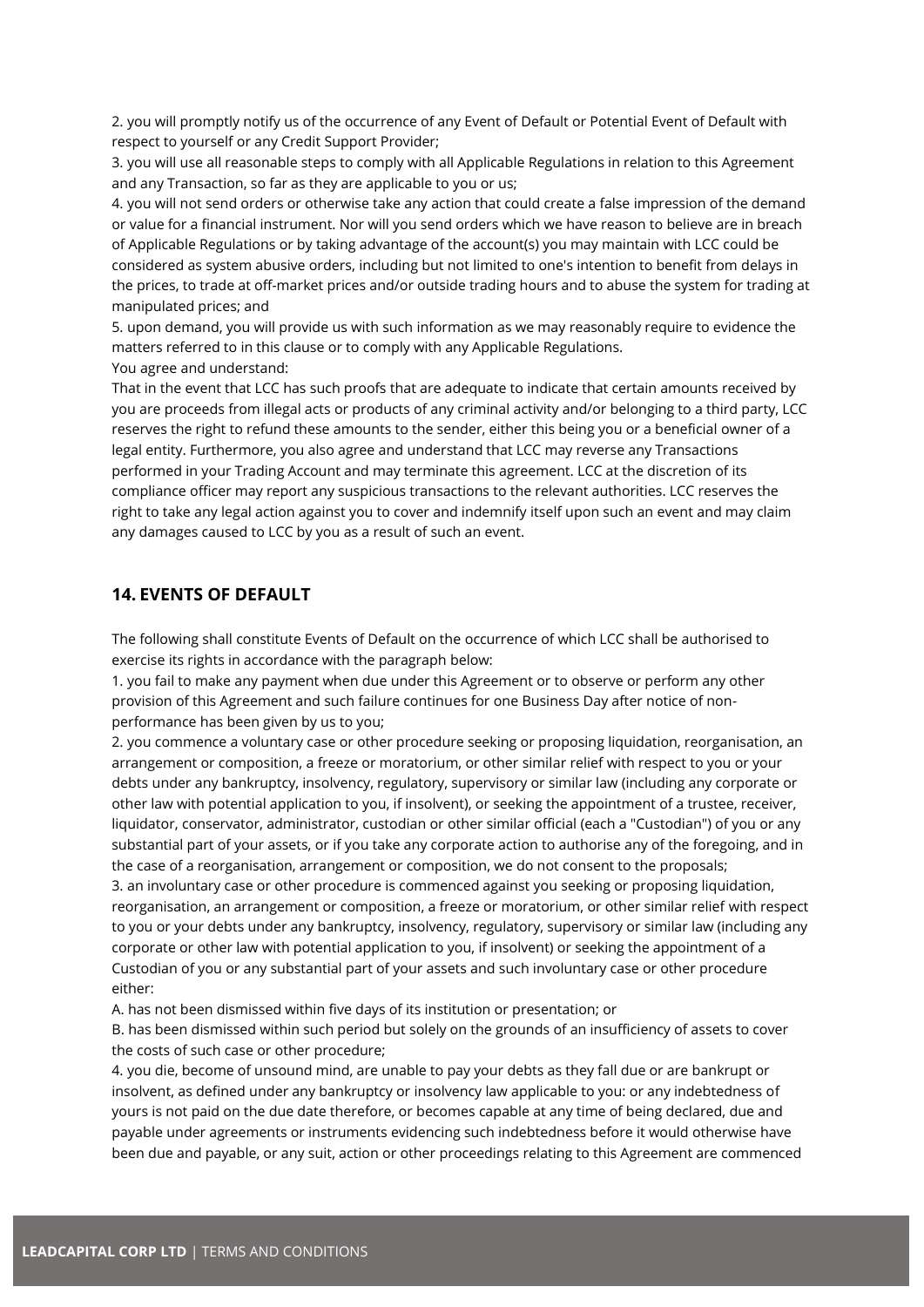for any execution, any attachment or garnishment, or distress against, or an encumbrancer takes possession of, the whole or any part of your property, undertaking or assets (tangible and intangible); 5. you or any Credit Support Provider (or any Custodian acting on behalf of either of you or a Credit Support Provider) disaffirms, disclaims or repudiates any obligation under this Agreement or any guarantee, hypothecation agreement, margin or security agreement or document, or any other document containing an obligation of a third party ("Credit Support Provider"), or of you, in favour of us supporting any of your obligations under this Agreement (each a "Credit Support Document");

6. any representation or warranty made or given or deemed made or given by you under this Agreement or any Credit Support Document proves to have been false or misleading in any material respect as at the time it was made or given or deemed made or given;

7. any Credit Support Provider fails, or you yourself fail to comply with or perform any agreement or obligation to be complied with or performed by you or it in accordance with the applicable Credit Support Document;

8. any Credit Support Document expires or ceases to be in full force and effect prior to the satisfaction of all your obligations under this Agreement, unless we have agreed in writing that this shall not be an Event of Default;

9. any representation or warranty made or given or deemed made or given by any Credit Support Provider pursuant to any Credit Support Document proves to have been false or misleading in any material respect as at the time it was made or given or deemed made or given;

10. any event referred to in Clauses 14.2 to Clause 14.4 of this Clause 14 (Events of Default ) occurs in respect of any Credit Support Provider;

11. Any situation where we consider it necessary or desirable for our own protection, or any action is taken or event occurs which we consider might have a material adverse effect upon, your ability to perform any of your obligations under this Agreement;

12. you fail or omit to disclose to us your capacity as the beneficial owner of more than one accounts you may maintain with us and/or your capacity to act as a money manager on behalf of any other client of us; 13. you take advantage of delays occurred in the prices and you place orders at outdated prices, you trade at off-market prices and/or outside trading hours, you manipulate the system to trade at prices not quoted to you by us and you perform any other action that constitutes improper trading; or

14. any event of default (however described) occurs in relation to you under any other agreement between us.

## <span id="page-25-0"></span>**15. NETTING**

#### **Rights on Default**

On the occurrence of an Event of Default, we may exercise our rights under this clause, except that in the case of the occurrence of any Event of Default specified in Clause 14.2 or Clause 14.3 of the definition of Events of Default (each a "Bankruptcy Default"), the automatic termination provision of this clause shall apply.

#### **Liquidation Date**

Subject to the following sub-clause, at any time following the occurrence of an Event of Default, we may, by notice to you, specify a date (the "Liquidation Date") for the termination and liquidation of Transactions in accordance with this clause.

#### **Automatic termination**

The date of the occurrence of any Bankruptcy Default shall automatically constitute a Liquidation Date, without the need for any notice by us and the provisions of the following sub-clause shall then apply.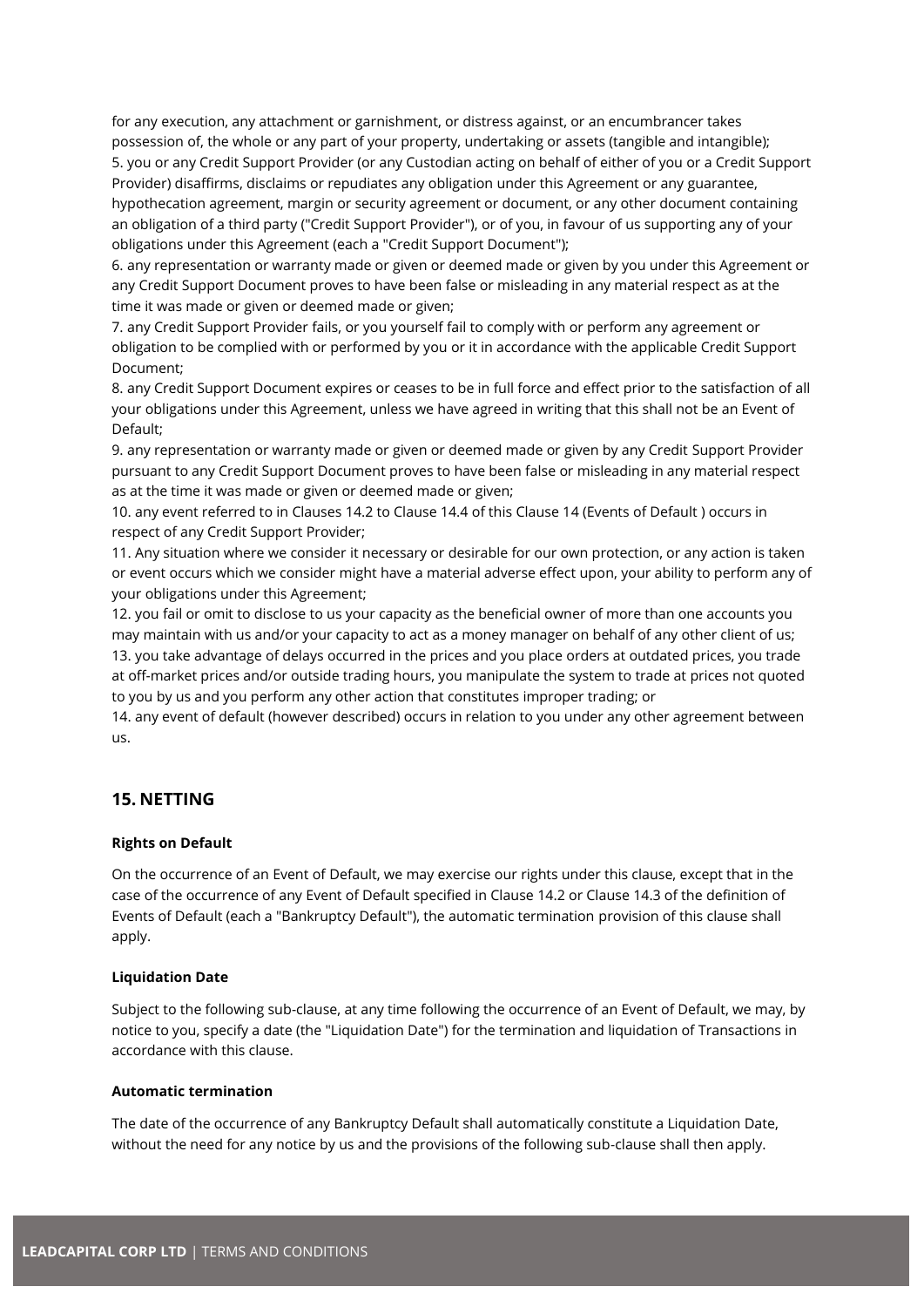#### **Calculation of Liquidation Amount**

Upon the occurrence of a Liquidation Date:

1. neither of us shall be obliged to make any further payments or deliveries under any Transactions which would, but for this clause, have fallen due for performance on or after the Liquidation Date and such obligations shall be satisfied by settlement (whether by payment, set-off or otherwise) of the Liquidation Amount (as defined below);

2. we shall (on, or as soon as reasonably practicable after, the Liquidation Date) determine (discounting if appropriate), in respect of each Transaction the total cost, loss or, as the case may be, gain, in each case expressed in the Base Currency specified by us in writing or, failing any such specification, the lawful currency of the United States (and, if appropriate, including any loss of bargain, cost of funding or, without duplication, cost, loss or, as the case may be, gain as a result of the termination, liquidation, obtaining, performing or re-establishing of any hedge or related trading position) as a result of the termination, pursuant to this Agreement, of each payment or delivery which would otherwise have been required to be made under such Transaction (assuming satisfaction of each applicable condition precedent and having due regard, if appropriate, to such market quotations published on, or official settlement prices set by the relevant exchange as may be available on, or immediately preceding, the date of calculation); and 3. we shall treat each cost or loss to us, determined as above, as a positive amount and each gain by us, so determined, as a negative amount and aggregate all of such amounts to produce a single, net positive or negative amount, denominated in the Base Currency (the "Liquidation Amount").

#### **Payer**

If the Liquidation Amount determined pursuant to this clause is a positive amount, you shall pay it to us and if it a negative amount, we shall pay it to you. We shall notify you of the Liquidation Amount, and by whom it is payable, immediately after the calculation of such amount.

#### **Other transactions**

Where termination and liquidation occurs in accordance with this clause, we shall also be entitled, at our discretion, to terminate and liquidate, in accordance with the provisions of this clause, any other transactions entered into between us which are then outstanding.

#### **Payment**

The Liquidation Amount shall be paid in the Base Currency by the close of business on the Business Day following the completion of the termination and liquidation under this clause (converted as required by applicable law into any other currency, any costs of such conversion to be borne by you, and (if applicable) deducted from any payment to you). Any Liquidation Amount not paid on the due date shall be treated as an unpaid such amount and bear interest, at the average rate at which overnight deposits in the currency of such payment are offered by major banks in the London interbank market as of 11.00 am (London time) (or, if no such rate is available, at such reasonable rate as we may select) plus one 1% per annum for each day for which such amount remains unpaid.

#### **Base Currency**

For the purposes of any calculation hereunder, we may convert amounts denominated in any other currency into the Base Currency at such rate prevailing at the time of the calculation as we shall reasonably select.

#### **Payments**

Unless a Liquidation Date has occurred or has been effectively set, we shall not be obliged to make any payment or delivery scheduled to be made by us under a Transaction for as long as an Event of Default or any event which may become (with the passage of time, the giving of notice, the making of any determination hereunder, or any combination thereof) an Event of Default with respect to you has occurred and is continuing.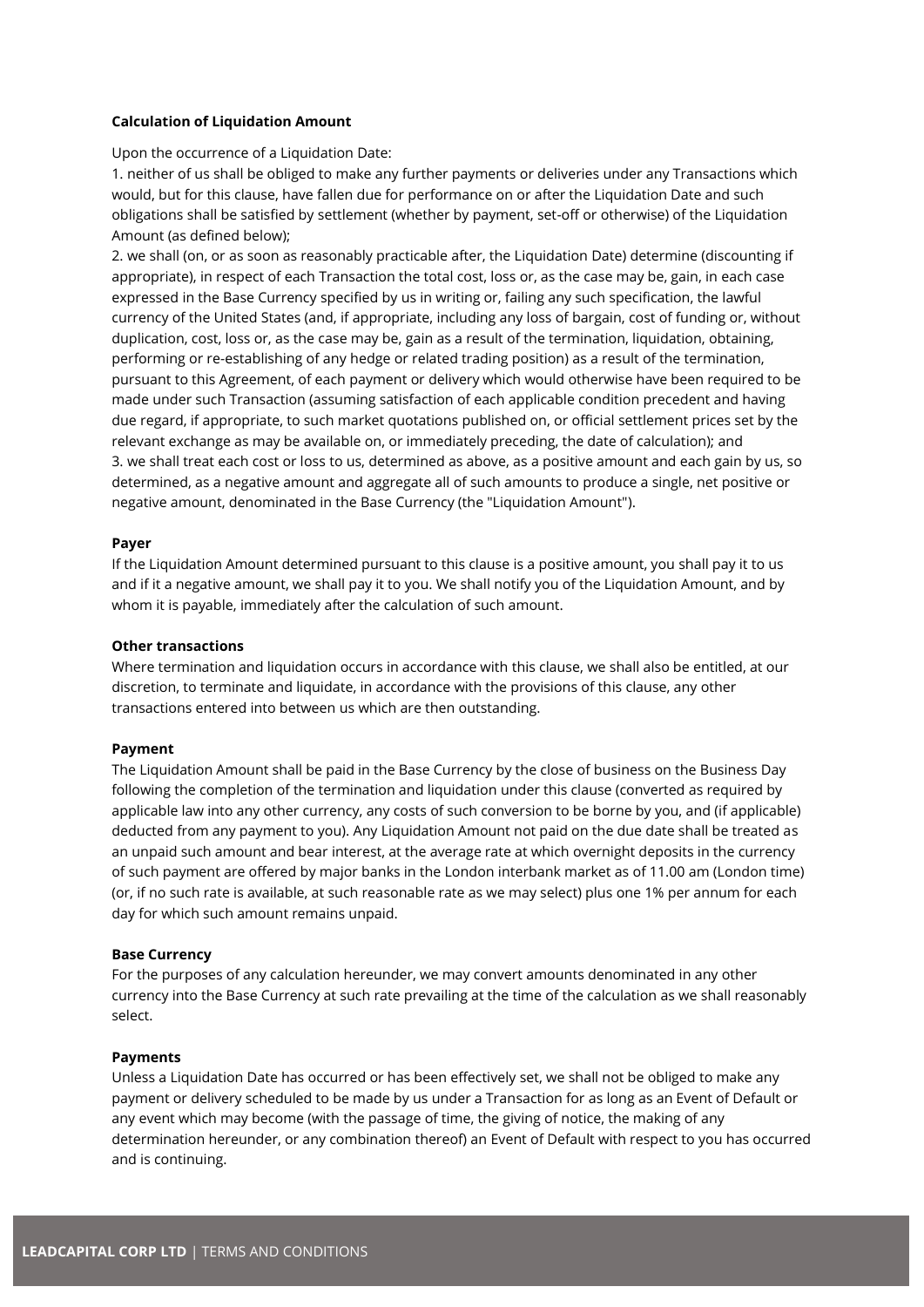#### **Additional rights**

Our rights under this clause shall be in addition to, and not in limitation or exclusion of, any other rights which we may have (whether by agreement, operation of law or otherwise).

#### **Application of netting to Transactions**

This clause applies to each Transaction entered into or outstanding between us on or after the date this Agreement takes effect.

#### **Single agreement**

This Agreement, the particular terms applicable to each Transaction entered into under this Agreement, and all amendments to any of them shall together constitute a single agreement between us. We both acknowledge that all Transactions entered into on or after the date this Agreement takes effect are entered into in reliance upon the fact that the Agreement and all such terms constitute a single agreement between us.

## <span id="page-27-0"></span>**16. RIGHTS ON DEFAULT**

#### **Default**

On an Event of Default or at any time after we have determined, in our absolute discretion, that you have not performed (or we reasonably believe that you will not be able or willing in the future to perform) any of your obligations to us, in addition to any rights under the clause 15 (Netting) we shall be entitled to take the following actions, without prior notice to you:

1. instead of returning to you investments equivalent to those credited to your account, to pay to you the fair market value of such investments at the time we exercise such right; and/or

2. to sell such of your investments as are in our possession or in the possession of any nominee or third party appointed under or pursuant to this Agreement, in each case as we may in our absolute discretion select or and upon such terms as we may in our absolute discretion think fit (without being responsible for any loss or diminution in price) in order to realise funds sufficient to cover any amount due by you hereunder; and/or

3. to close out, replace or reverse any Transaction, buy, sell, borrow or lend or enter into any other Transaction or take, or refrain from taking, such other action at such time or times and in such manner as, at our sole discretion, we consider necessary or appropriate to cover, reduce or eliminate our loss or liability under or in respect of any of your contracts, positions or commitments; and/or

4. to cancel and/or consider void any Transactions and profits or losses either realised or unrealised and/or to close out the account(s) you maintain with us pursuant to this Agreement, immediately and without prior notice.

## <span id="page-27-1"></span>**17. TERMINATION WITHOUT DEFAULT**

## **Termination**

Unless required by Applicable Regulations, either party may terminate this Agreement (and the relationship between us) by giving ten days written notice of termination to the other. We may terminate this Agreement immediately if you fail to observe or perform any provision of this Agreement or in the event of your insolvency. In the event of termination, all Customer's open positions shall be closed by the date of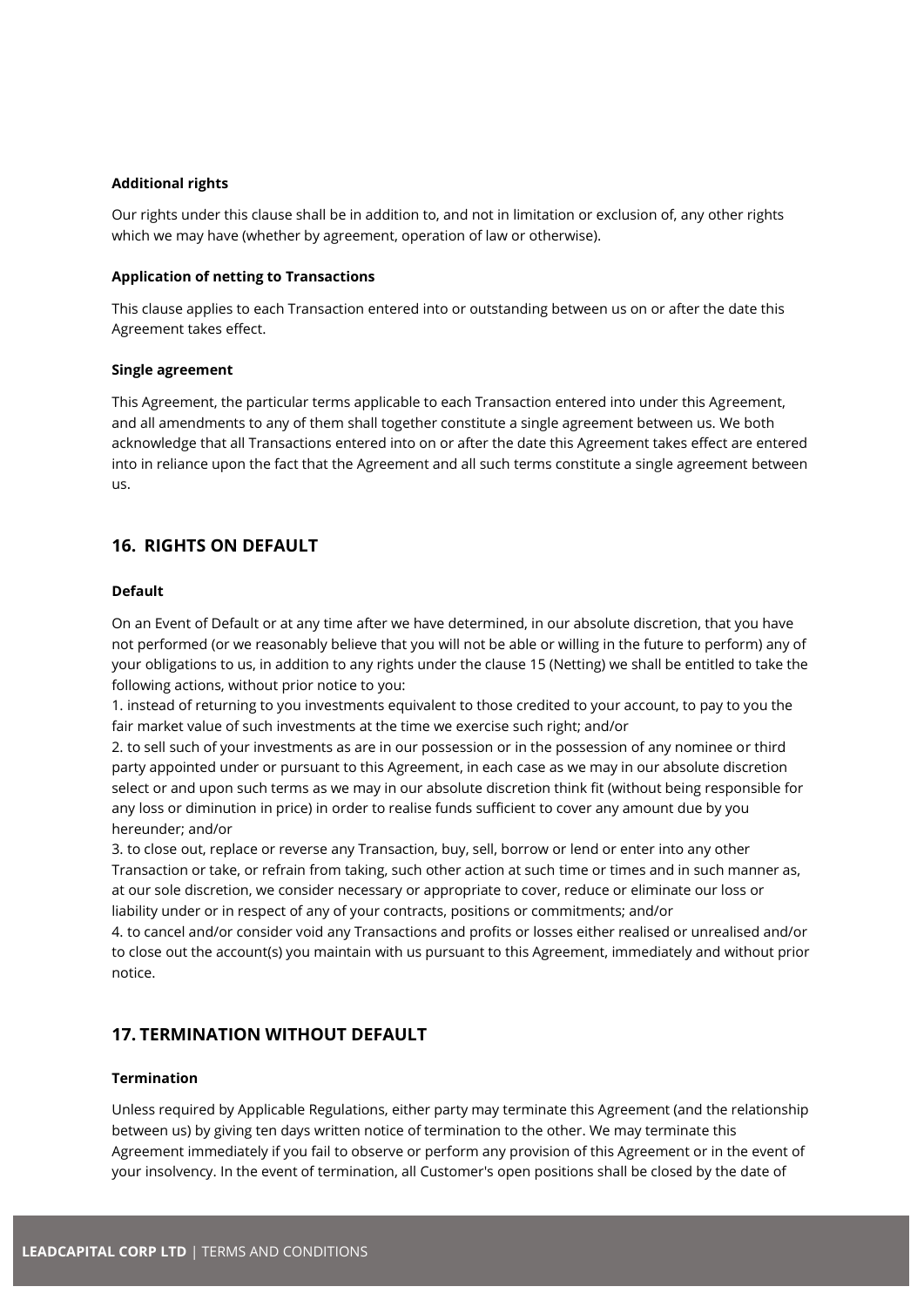termination without derogating all the provisions aforementioned therein, including charges, fees and penalties.

Upon terminating this Agreement

1. all amounts payable by you to us will become immediately due and payable including (but without limitation):

A. all outstanding fees, charges and commissions; and

B. any dealing expenses incurred by terminating this Agreement; and

C. any losses and expenses realised in closing out any Transactions or settling or concluding outstanding obligations incurred by us on your behalf.

2. LCC shall apply best execution rules in cases where you have not provided LCC with specific instructions regarding the closing of your positions.

3. Return any funds remaining in your trading account to your bank account, specifically the account from which the funds were debited. Your funds may be returned to another bank account to which you are the beneficiary as long as you provide us with the required documents to verify that the account belongs to you.

#### **Existing rights**

Termination shall not affect then outstanding rights and obligations and Transactions which shall continue to be governed by this Agreement and the particular clauses agreed between us in relation to such Transactions until all obligations have been fully performed.

## <span id="page-28-0"></span>**18. EXCLUSIONS, LIMITATIONS AND INDEMNITY**

#### **General Exclusion**

It shall be noted that LCC and any entity related to LCC, will perform Transactions in good faith and with proper due diligence but neither we nor our directors, officers, employees, or agents shall be liable for any losses, damages, costs or expenses, whether arising out of negligence, breach of contract, misrepresentation or otherwise, incurred or suffered by you under this Agreement (including any Transaction or where we have declined to enter into a proposed Transaction) unless such loss is a reasonably foreseeable consequence or arises directly from our or their respective gross negligence, wilful default or fraud. In no circumstance, shall we have liability for losses suffered by you or any third party for any special or consequential damage, loss of profits, loss of goodwill or loss of business opportunity arising under or in connection with this Agreement, whether arising out of negligence, breach of contract, misrepresentation or otherwise. Nothing in this Agreement will limit our liability for death or personal injury resulting from our negligence.

LCC will not be held liable for any lost opportunities by you that have resulted in either losses or reduction (or increase) in the value of your Financial Instruments.

#### **Tax implications**

Without limitation, we do not accept liability for any adverse tax implications of any Transaction whatsoever.

#### **LCC Levels**

The levels we present on our site are the ones LCC is willing to sell options at, they are not the real-time market levels.

#### **Changes in the market**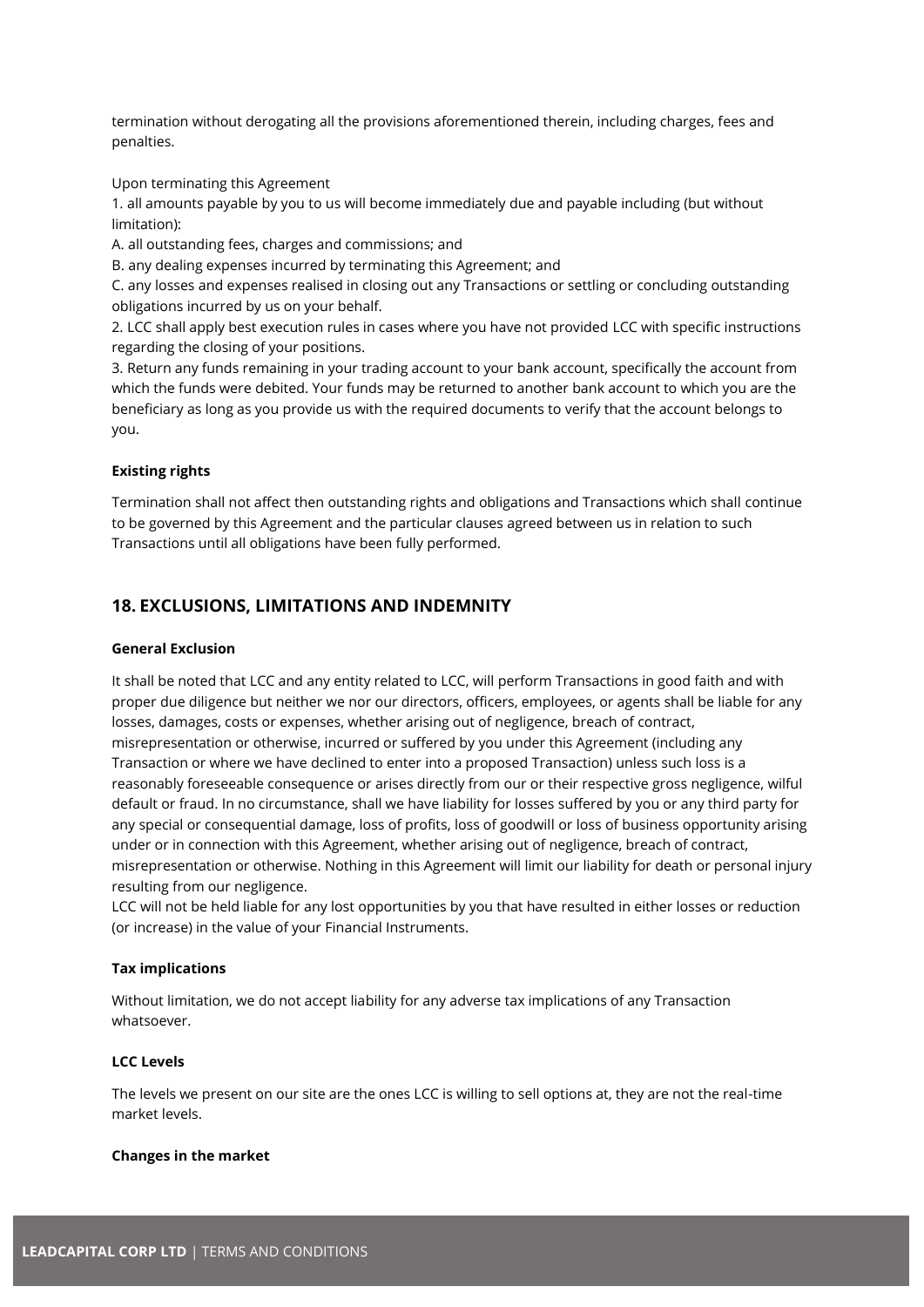The manner of calculating the Transactions' expiration rates of indexes, stocks, currencies and commodities which are offered by LCC are updated from time to time, the assets offered by LCC and the way the Transactions' expiration rates of indexes, stocks, currencies and commodities which are offered by LCC are calculated may change from time to time at LCC's sole discretion. Customer undertakes to continuously ensure customer is updated on the assets and the manner of aforesaid calculation.

We reserve the right, at our full discretion, not to execute the order, or to change the quoted price of the Transaction, or to offer you a new quote, in case of technical failure of the trading platform or in case of extraordinary or abnormal fluctuations of the price of the financial instrument as offered in the market. In the event we offer you a new quote you have the right to either accept it or refuse it and thus cancel the execution of the Transaction.

Without limitation, we do not accept any liability by reason of any delay or change in market conditions before any particular Transaction is affected.

#### **Limitation of Liability**

We shall not be liable to you for any partial or non-performance of our obligations hereunder by reason of any cause beyond our reasonable control, including without limitation any breakdown, delay, malfunction or failure of transmission, communication or computer facilities, industrial action, act of terrorism, act of God, acts and regulations of any governmental or supra national bodies or authorities or the failure by the relevant intermediate broker or agent, agent or principal of our custodian, sub-custodian, dealer, exchange, clearing house or regulatory or self-regulatory organisation, for any reason, to perform its obligations. Nothing in this Agreement will exclude or restrict any duty or liability we may have to you under Applicable Regulations, which may not be excluded or restricted thereunder.

LCC makes every effort to ensure that the Banks and institutions to which your funds and/or Financial Instruments are deposited are of good standing and reputation. However, LCC shall not be held liable in the event of a loss resulting from deterioration of the financial standing of a bank or institution, or for an event such as a liquidation, receivership or any other event that causes the Bank or institution of a failure and therefore leads to a loss of all or part of the funds deposited.

Without prejudice to any other terms of this Agreement, LCC will not be liable for:

- 1. Systems errors (LCC's or service providers)
- 2. Delays
- 3. Viruses
- 4. Unauthorized use
- 5. For any act taken by or on the instruction of a Market, clearing house or regulatory body.

You further acknowledge that you are responsible for reviewing the expiration dates for the options, which are located on the ARGOTRADE website.

#### **Responsibility for orders**

You will be responsible for all orders entered on your behalf via an Electronic Service and you will be fully liable to us for the settlement of any Transaction arising from it.

#### **Entire Agreement**

You acknowledge that you have not relied on or been induced to enter into this Agreement by a representation other than those expressly set out in this Agreement. We will not be liable to you (in equity, contract or tort) for a representation that is not set out in this Agreement and that is not fraudulent.

#### **Indemnity**

You shall pay to us such sums as we may – require, on a full indemnity basis, for any losses, liabilities, costs or expenses (including legal fees), taxes, imposts and levies which we may incur or be subjected to with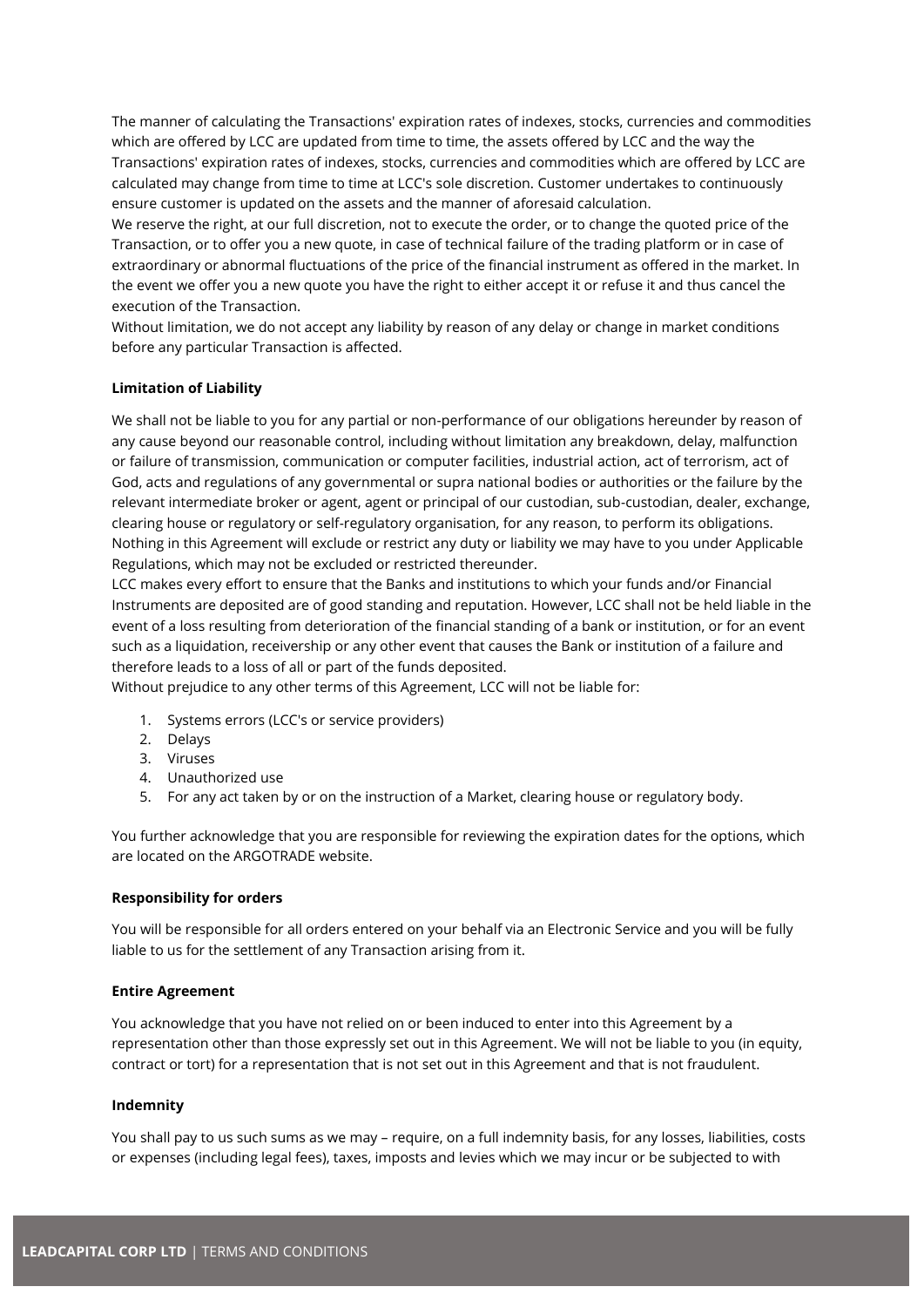respect to any of your accounts or any Transaction or as a result of any misrepresentation by you or any violation by you of your obligations under this Agreement (including any Transaction) or by the enforcement of our rights.

## <span id="page-30-0"></span>**19. MISCELLANEOUS**

#### **Amendments**

We have the right to amend the terms of this Agreement. If we make any material change to this Agreement, we will give at least ten business days written notice to you. Such amendment will become effective on the date specified in the notice. Unless otherwise agreed, an amendment will not affect any outstanding order or Transaction or any legal rights or obligations which may already have arisen. If objections arise, you may terminate the Agreement within ten days from the notification by sending a registered letter and on the condition that all pending transactions on behalf of you shall be completed. Upon expiry of the abovementioned deadline without the customer having raised any objection, it shall be considered that you consent and/or accept the content of the amendment.

#### **Notices**

Unless otherwise agreed, all notices, instructions and other communications to be given by us under this Agreement shall be given to the address or fax number provided by you to us. Likewise, all notices, instructions and other communications to be given by you under this Agreement shall be given to us in writing at the address below:

#### **Name:** Leadcapital Corp Ltd

**Address**: Suite 3, Global Village, Jivan's Complex, Mont Fleuri, Mahe, Seychelles Email Address: info@leadcapitalcrp.com

You will notify us of any change of your address for the receipt of notices, instructions and other communications immediately.

#### **Electronic Communications**

Subject to Applicable Regulations, any communication between us using electronic signatures and any communications via our website and/or Electronic Services shall be binding as if they were in writing. Orders or instructions given to you via e-mail or other electronic means will constitute evidence of the orders or instructions given.

#### **Durable Medium**

You may request documents, communications and instructions that emanate from this Agreement be provided to you in a medium other that email. In such case the Company will provide the requested information in the durable medium of your choice.

#### **Recording of calls**

We may record telephone conversations without use of a warning tone to ensure that the material terms of the Transaction, and any other material information relating to the Transaction is promptly and accurately recorded. Such records will be our sole property and accepted by you as evidence of the orders or instructions given.

#### **Our records**

Our records, unless shown to be wrong, will be evidence of your dealings with us in connection with our services. You will not object to the admission of our records as evidence in any legal proceedings because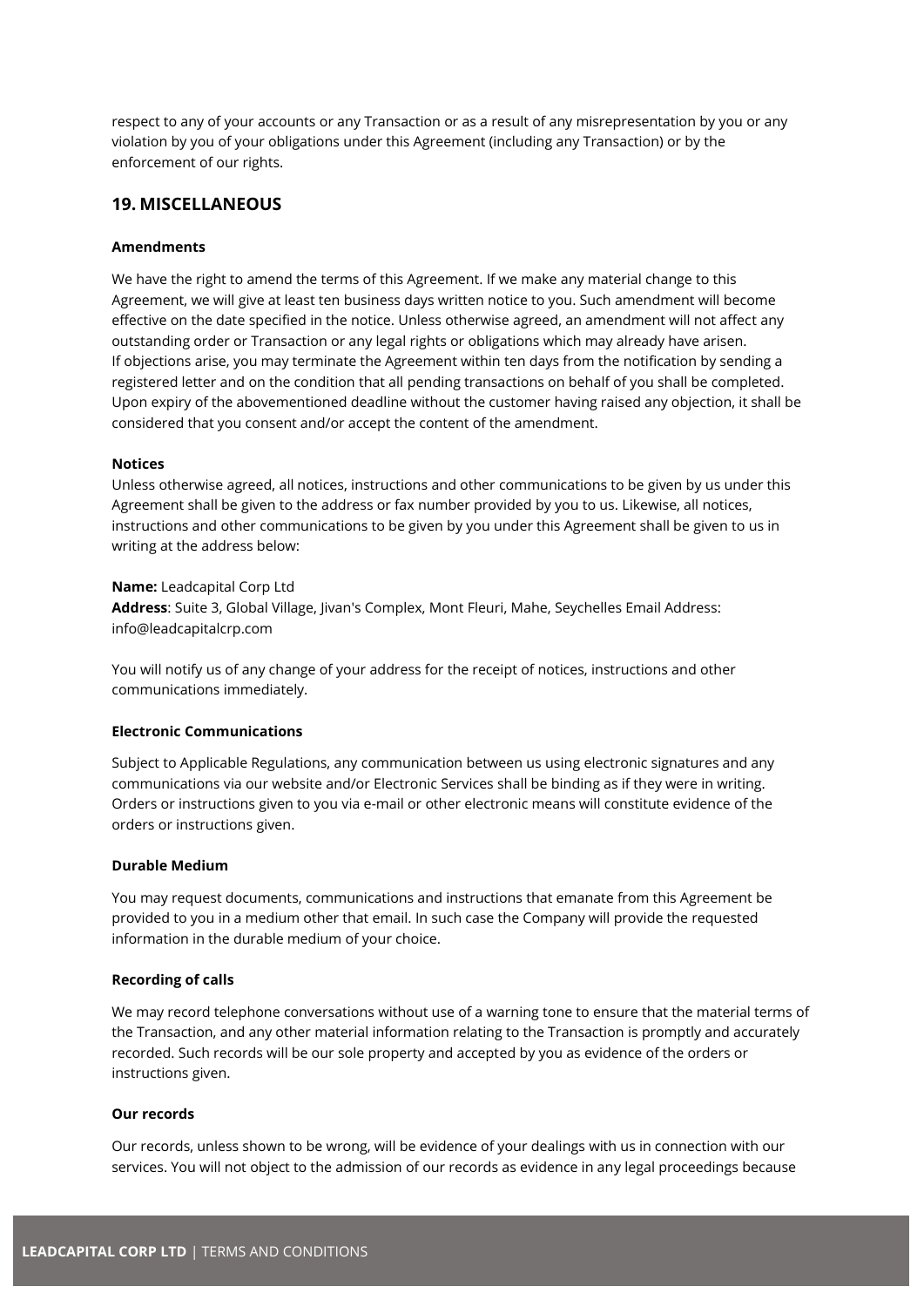such records are not originals, are not in writing nor are they documents produced by a computer. You will not rely on us to comply with your record keeping obligations, although records may be made available to you on request at our absolute discretion.

#### **Your records**

You agree to keep adequate records in accordance with Applicable Regulations to demonstrate the nature of orders submitted and the time at which such orders are submitted. You can access your statements online at any time via our trading platform. You may request to receive your statement monthly or quarterly via email, by providing such a request to the support department.

#### **Complaints procedure**

We are obliged to establish and maintain internal procedures for handling complaints fairly and promptly. You may submit a complaint to us, for example by letter or by email. We will send you a written acknowledgement of your complaint within 5 working days following receipt, enclosing details of our complaints procedures, including when and how you may be able to refer your complaint to the Seychelles Financial Services Authority (FSA) which is the relevant regulatory body. The Company will investigate your case and provide the outcome of the investigation within 2 months from the receipt of the complaint. The complaint will be regarded as being resolved and closed upon the occurrence of any of the following: once we have sent you a final response; or where you have told us in writing that you accept an earlier response that we have sent to you; or if you refer your complaint to the Financial Services Authority, when they inform us in writing that the complaint has been closed.

Please contact us if you would like further details regarding our complaints procedures. You may find the complaints' form by visiting the following link: http://www.leadcapitalcrp.com/policies/complaints-handlingpolicy.pdf. Please submit your complaint please to our Customer support or to our Compliance Department.

#### **Third Party Rights**

This Agreement shall be for the benefit of and binding upon us both and our respective successors and assigns. You shall not assign, charge or otherwise transfer or purport to assign, charge or otherwise transfer your rights or obligations under this Agreement or any interest in this Agreement, without our prior written consent, and any purported assignment, charge or transfer in violation of this clause shall be void. You agree that we may without further notice to you and subject to Applicable Regulations, transfer by whatever means we consider appropriate all or any of our rights, benefits, obligations, risks and/or interests under this Agreement to any person who may enter into a contract with us in connection with such transfer and you agree that we may transfer to such person all information which we hold about you.

#### **Time of essence**

Time shall be of the essence in respect of all obligations of yours under this Agreement (including any Transaction).

#### **Rights and remedies**

The rights and remedies provided under this Agreement are cumulative and not exclusive of those provided by law. We shall be under no obligation to exercise any right or remedy either at all or in a manner or at a time beneficial to you. No failure by us to exercise or delay by us in exercising any of our rights under this Agreement (including any Transaction) or otherwise shall operate as a waiver of those or any other rights or remedies. No single or partial exercise of a right or remedy shall prevent further exercise of that right or remedy or the exercise of another right or remedy.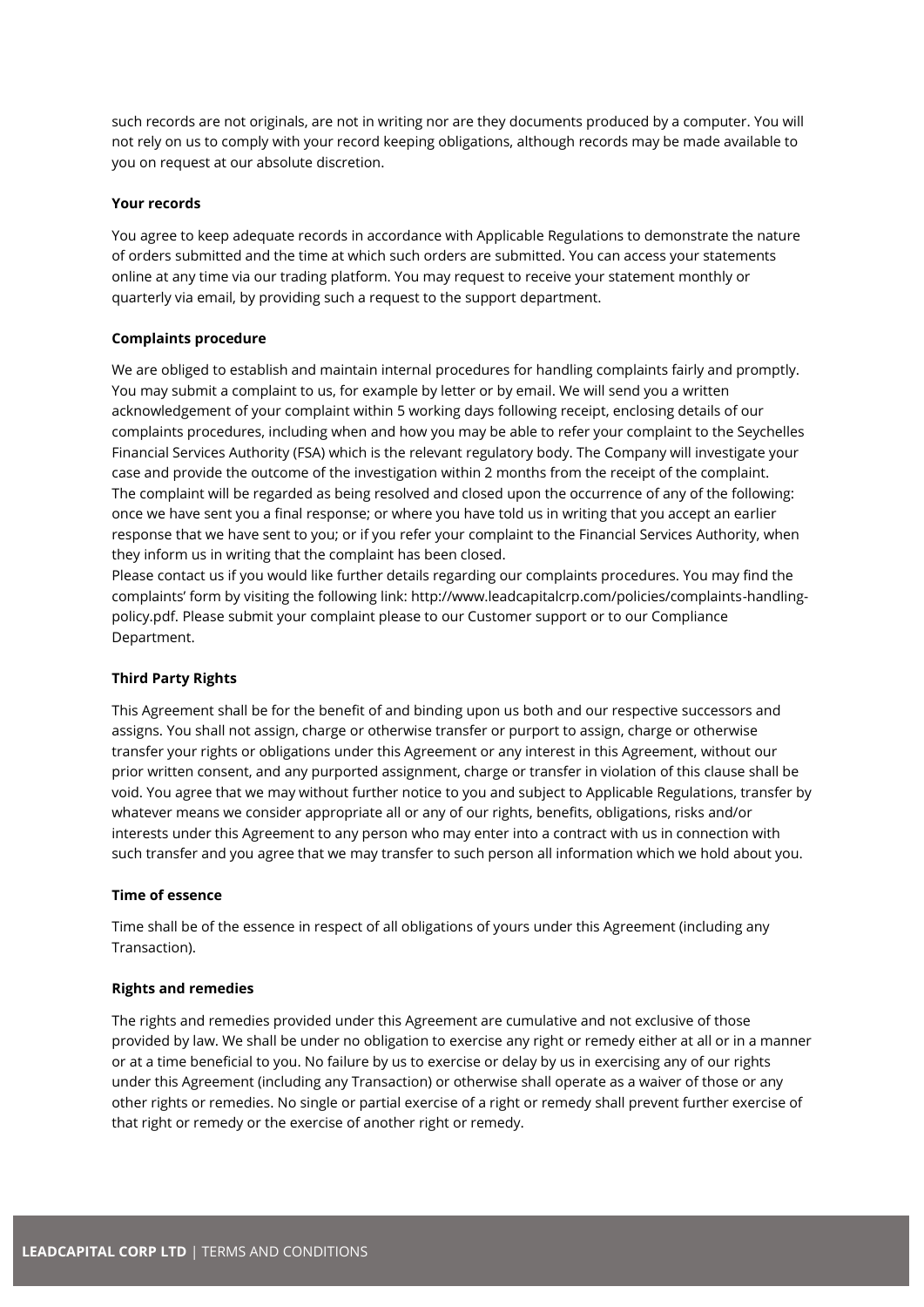#### **Partial invalidity**

If, at any time, any provision of this Agreement is or becomes illegal, invalid or unenforceable in any respect under the law of any jurisdiction, neither the legality, validity or enforceability of the remaining provisions of this Agreement nor the legality, validity or enforceability of such provision under the law of any other jurisdiction shall in any way be affected or impaired.

## <span id="page-32-0"></span>**20. GOVERNING LAW AND JURISDICTION**

#### **Governing law**

This Agreement shall be governed by and construed in accordance with the Cyprus Law.

#### **Jurisdiction**

Each of the parties irrevocably:

i. agrees for our benefit that the courts of Cyprus shall have jurisdiction to settle any suit, action or other proceedings relating to this Agreement ("Proceedings") and irrevocably submits to the jurisdiction of such courts (provided that this shall not prevent us from bringing an action in the courts of any other jurisdiction); and

ii. waives any objection which it may have at any time to the laying of venue of any Proceedings brought in any such court and agrees not to claim that such Proceedings have been brought in an inconvenient forum or that such court does not have jurisdiction over it.

#### **Waiver of immunity and consent to enforcement**

You irrevocably waive to the fullest extent permitted by applicable law, with respect to yourself and your revenue and assets (irrespective of their use or intended use) all immunity on the grounds of sovereignty or other similar grounds from suit; jurisdiction of any courts; relief by way of injunction, order for specific performance or for recovery of property; attachment of assets (whether before or after judgment); and execution or enforcement of any judgment to which you or your revenues or assets might otherwise be entitled in any Proceedings in the courts of any jurisdiction and irrevocably agree that you will not claim any immunity in any Proceedings. You consent generally in respect of any Proceedings to the giving of any relief or the issue of any process in connection with such Proceedings, including, without limitation, the making, enforcement or execution against any property whatsoever (irrespective of its use or intended use) of any order or judgment which may be made or given in such Proceedings.

## <span id="page-32-1"></span>**21. PROMOTIONAL TERMS**

Please see the Bonus Policy for our current Promotional Terms and Conditions.

## <span id="page-32-2"></span>**22. FATCA**

I have read and understood the declaration of the US reportable persons. I do not fall under the definition of a U.S. reportable person.

#### **SCHEDULE 1**

Confirmation regarding interest policy

#### **Interest Policy**